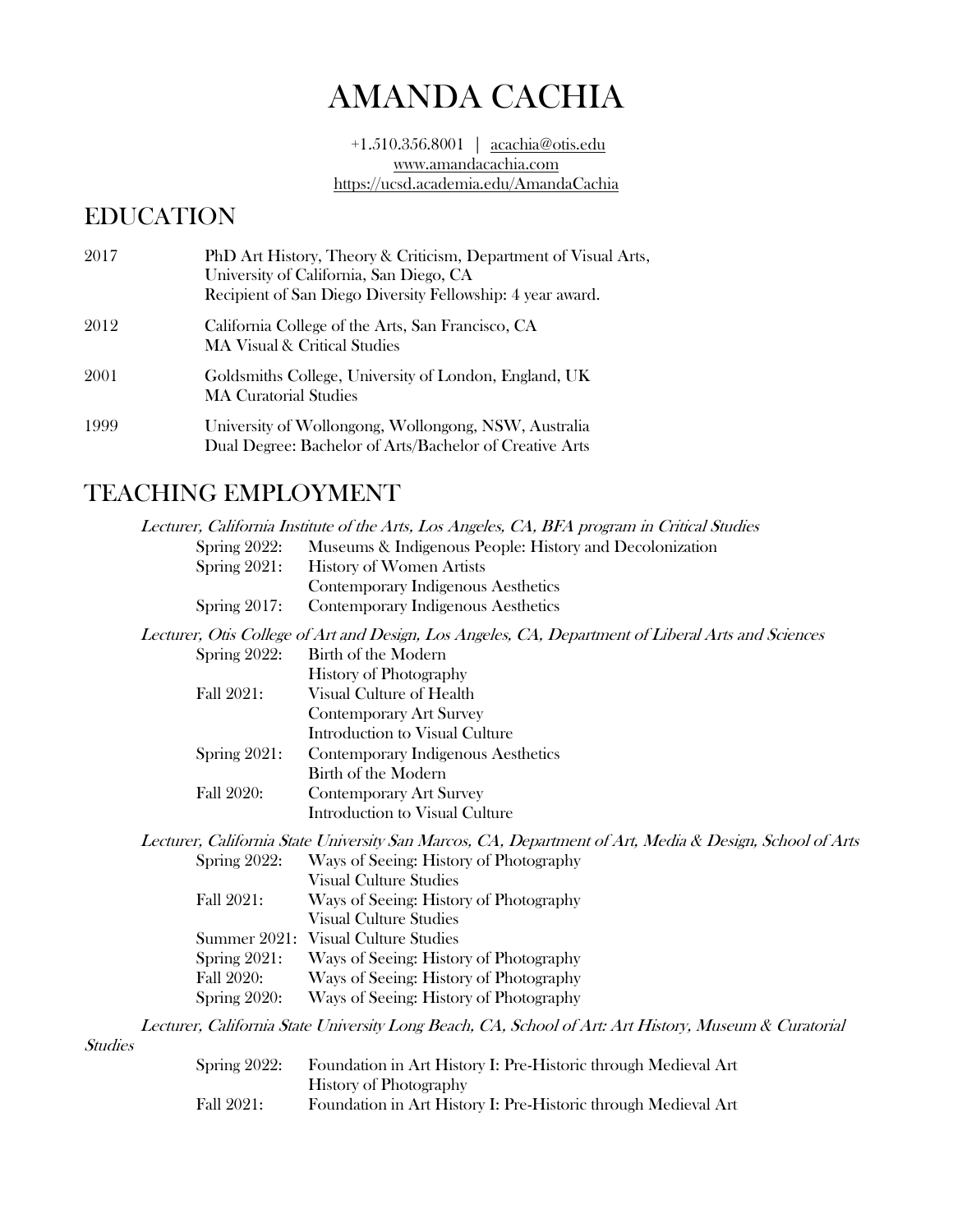|      |                                    | <b>Exhibition and Display Practices</b>                                                                                                                                                              |
|------|------------------------------------|------------------------------------------------------------------------------------------------------------------------------------------------------------------------------------------------------|
|      | Spring 2021:                       | Foundation in Art History I: Pre-Historic through Medieval Art                                                                                                                                       |
|      |                                    | Museum and Gallery Practices                                                                                                                                                                         |
|      | Fall 2020:                         | Foundation in Art History I: Pre-Historic through Medieval Art<br><b>Introduction to Curatorial Practices</b>                                                                                        |
|      | Spring 2020:                       | Foundation in Art History I: Pre-Historic through Medieval Art                                                                                                                                       |
|      | Spring 2017:                       | Contemporary Art in Context                                                                                                                                                                          |
|      |                                    | Lecturer, San Diego State University, School of Art + Design                                                                                                                                         |
|      | Spring 2022:                       | Contemporary Issues: Accessibility & Disability in Contemporary Art                                                                                                                                  |
|      |                                    | Foundation in Art History I: Pre-Historic through Medieval Art                                                                                                                                       |
|      | Fall 2021:                         | Foundation in Art History I: Pre-Historic through Medieval Art                                                                                                                                       |
|      |                                    | Lecturer, University of California Los Angeles, CA, School of the Arts and Architecture                                                                                                              |
|      | Spring 2020:                       | Intersections of Art History and Disability Studies: Disability in Modern Art                                                                                                                        |
|      | Fall 2016:                         | Re-Visualizing Embodiment: Choreopolitics, Design, Access & Space                                                                                                                                    |
|      |                                    |                                                                                                                                                                                                      |
|      |                                    | Assistant Professor, Moreno Valley College, Riverside Community College District, CA, Humanities, Arts,                                                                                              |
|      | & Social Sciences                  |                                                                                                                                                                                                      |
|      | Fall 2019:                         | Foundation in Art History I: Pre-Historic through Medieval Art                                                                                                                                       |
|      |                                    | <b>Art Appreciation Honors</b>                                                                                                                                                                       |
|      | Spring 2018:                       | Foundation in Art History I: Pre-Historic through Medieval Art                                                                                                                                       |
|      |                                    | Women Artists in History                                                                                                                                                                             |
|      | Fall 2017:                         | Foundation in Art History II: Renaissance through Contemporary Art<br>Non-Western Art                                                                                                                |
|      |                                    | Lecturer, Southwestern Community College District, Chula Vista, CA, School of Arts and Communication                                                                                                 |
|      |                                    | Summer 2017: Art History Survey II: Renaissance to Contemporary                                                                                                                                      |
|      | Spring 2017:                       | Art History Survey II: Renaissance to Contemporary                                                                                                                                                   |
|      | Fall 2016:                         | Introduction to Art                                                                                                                                                                                  |
|      |                                    | Summer Teaching Fellowship, University of California San Diego, CA, Department of Visual Arts                                                                                                        |
|      |                                    | Summer 2016: Formations of Modern Art: Disability in Modern Art                                                                                                                                      |
|      | <b>Related Teaching Positions:</b> |                                                                                                                                                                                                      |
| 2016 |                                    | State University of New York (SUNY) at Purchase, Structure and Function of Museums class;                                                                                                            |
|      |                                    | Guest Seminar Instructor: "Disabling the Museum: Curator as Infrastructural Activist" talk and workshop                                                                                              |
| 2015 |                                    | Maryland Institute College of Art (MICA), Baltimore, MD, MFA Curatorial practice program;<br>Guest Seminar Instructor: "Curating Disability & Access: Ethics, Pragmatics, Effects" talk and workshop |

University College London Qatar, Doha, Qatar, MA in Museum and Gallery Practice program; Guest Seminar Instructor: "Curating Disability & Access"

2014 Ontario College of Art & Design, Inclusive Design Institute, Toronto, Canada MFA Criticism & Curatorial Practice program and MA (Inclusive) Design program Guest Seminar Instructor: "Disabling the Museum: Curator as Infrastructural Activist"

## TEACHING INTERESTS & RESEARCH SPECIALIZATIONS

- Visual & Critical Studies
- Museum & Curatorial Studies
- Visual Culture of Disability, Care, Illness & Health
- Women in the Arts
- Contemporary Indigenous Aesthetics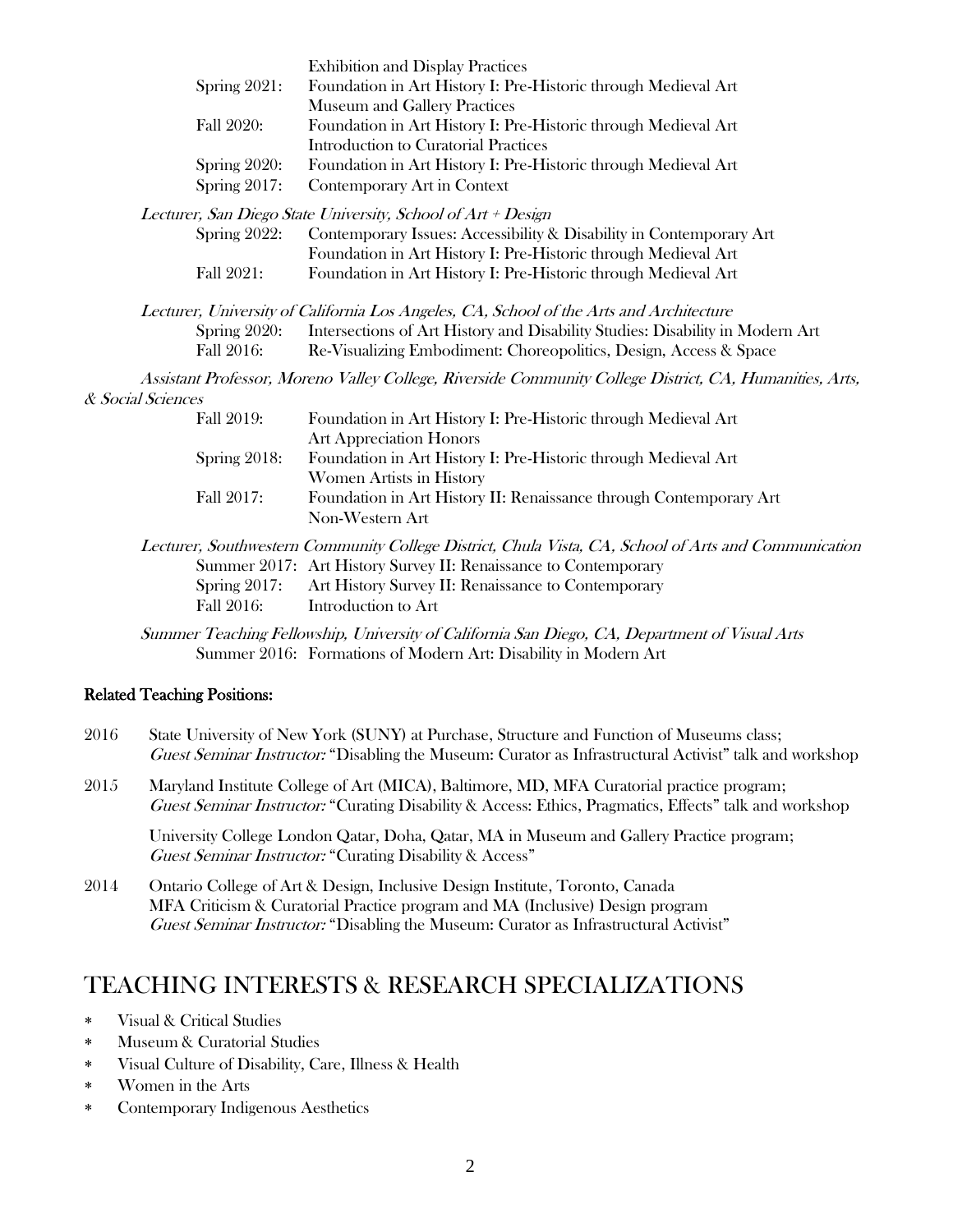## PUBLICATIONS

### Book Manuscripts

Revision of the Senses: Disability, Art, Agency Duke University Press, under review

Restraining Bodies: Feminist Disability Aesthetics in North Africa & the Middle East – in progress

Disability Art: A Political History – in progress

#### Edited Volumes

Amanda Cachia, Guest Editor, Disability Design in Contemporary Art and Curating, Special Issue, Arts journal, MDPI, September 2023

Amanda Cachia, Editor, Curating Access: Disability Art Activism & Creative Accommodation Routledge/Taylor & Francis, under contract; expected publication, December 2022

"Curating New Openings: Rethinking Diversity in the Gallery," Forum Guest Editor and Contributor, Art Journal, Vol. 76, No. 3-4, Fall-Winter 2017-2018 Author contributions include: "The Flesh of the World: An Empirical Turn towards Complex Embodiment," "Curating California: Expanding African American Art: An Interview with Naima J. Keith," and "Curating Loose Definitions: Inspiration 'Outside' the Canon: An Interview with Massimiliano Gioni."

#### Peer-Reviewed Journal Articles

| 2021 | "Curating Crip Time: Christine Sun Kim's Six Types of Waiting in Berlin," South Atlantic Quarterly,<br>Published by Duke University Press, Special issue: "Crip Temporalities," co-edited by Ellen Samuels<br>and Elizabeth Freeman, Volume 120, No. 2                                                             |
|------|--------------------------------------------------------------------------------------------------------------------------------------------------------------------------------------------------------------------------------------------------------------------------------------------------------------------|
| 2019 | "Reflections on Access: Disability in Curatorial Practice," Canadian Journal of Disability Studies<br>Special Issue: "Cripping the Arts in Canada," guest editor Eliza Chandler                                                                                                                                    |
| 2016 | "The Alterpodium: A Performative Design and Disability Intervention"<br>Design and Culture: Journal of the Design Studies Forum, Vol. 8, No. 3<br>Published by Routledge/Taylor & Francis                                                                                                                          |
| 2016 | "Loud Silence: Turning Up the Volume on Deaf Voice"<br><i>The Senses &amp; Society</i> , Vol. 10, No. 3., 2015<br>Published by Routledge/Taylor & Francis                                                                                                                                                          |
| 2015 | "The (Narrative) Prosthesis Re-Fitted: Finding New Support for Embodied and Imagined Differences<br>in Contemporary Art,"<br>Journal of Literary and Cultural Disability Studies, Special Issue on Disability and Visual Culture, Vol.<br>9, No. 3., Published by Liverpool University Press, UK.                  |
| 2014 | "Composing Dwarfism: Reframing Short Stature in Contemporary Photography,"<br>The Review of Disability Studies: An International Journal,<br>Special Issue Art History/Disability Studies. Vol. 10, No. 3 & 4.<br>Published by the Center on Disability Studies at the University of Hawai'i at Manoa              |
|      | "From Outsider to Participant: Developmentally Disabled Dialogue in Socially Engaged Art,"<br>Museums and Social Issues: A Journal of Reflective Discourse,<br>Vol. 9, No. 2., Published by Routledge/Taylor & Francis Online                                                                                      |
| 2014 | "Growing Rhizomatically: Disability Studies, the Art Gallery and the Consortium."<br>Co-written with Kelly George and Kristin Lindgren. Disability Studies Quarterly,<br>Special Issue on Growing Disability Studies. Vol. 34, No. 2.<br>Published by the Society for Disability Studies and Ohio State University |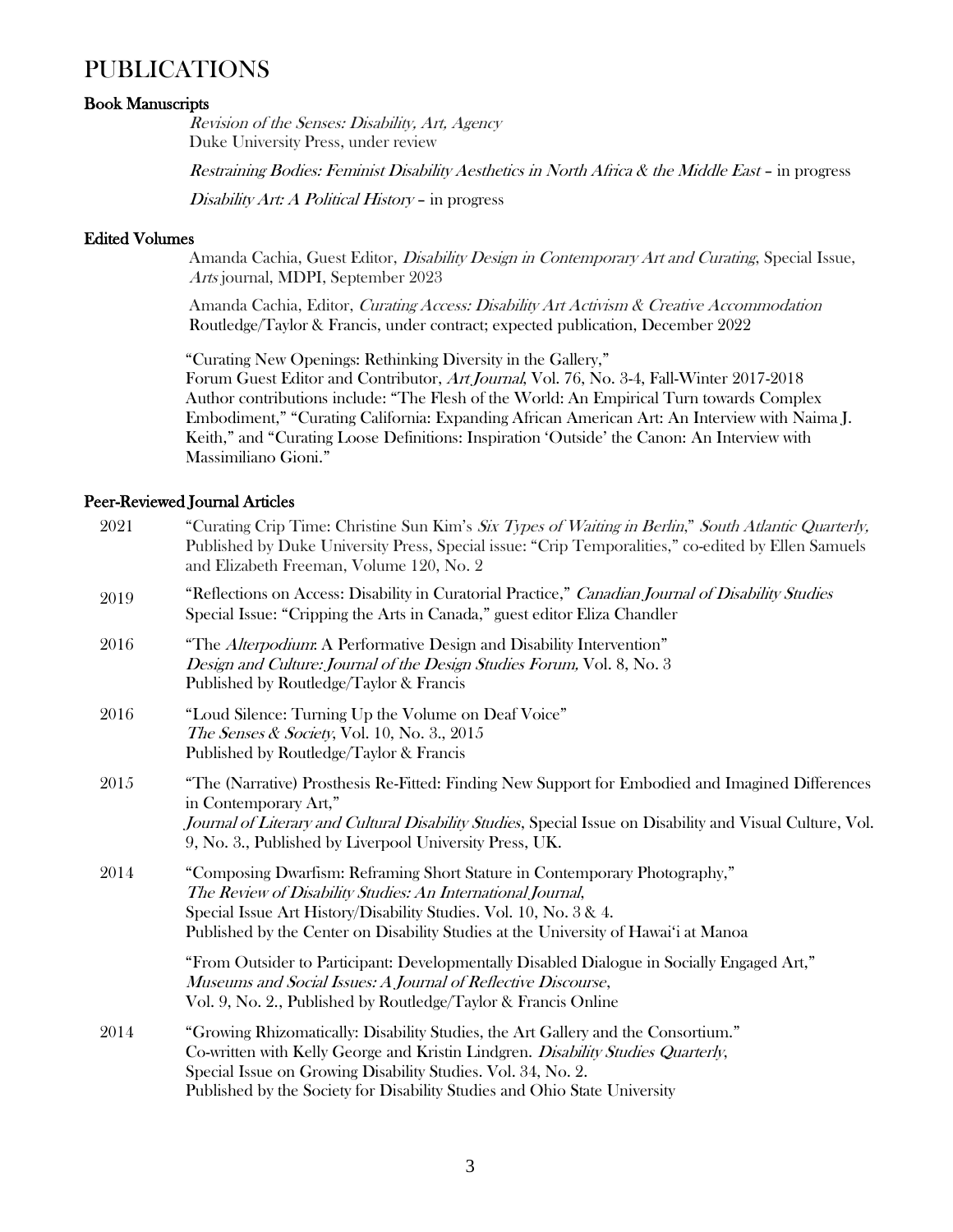| 2013 | "Disabling' the Museum: Curator as Infrastructural Activist."                                  |  |
|------|------------------------------------------------------------------------------------------------|--|
|      | Journal of Visual Art Practice, Vol. 12, No.3. Published by Routledge/Taylor & Francis Online  |  |
|      | "Disabling' the Museum: Curator as Infrastructural Activist."                                  |  |
|      | <i>Canadian Journal of Disability Studies.</i> Vol. 2, No. 4.                                  |  |
|      | Special Issue "Cripping Cyberspace: A Contemporary Virtual Art Exhibition."                    |  |
|      | Published by the University of Waterloo, Ontario, Canada                                       |  |
|      | http://cjds.uwaterloo.ca/index.php/cjds/article/view/110/224                                   |  |
| 2013 | "Talking Blind: Museums, Access and the Discursive Turn." Disability Studies Quarterly, Double |  |
|      | Issue: Museum experience and blindness & General Issue. Vol. 33, No. 3.                        |  |
|      | Published by the Society for Disability Studies and Ohio State University Libraries            |  |

### Chapters in Edited Volumes

| 2023 | "Cyborg, Decolonization, Disability," The Routledge Companion to Decolonizing Art History,<br>edited by Tatiana Flores, Florencia San Martín, and Charlene Villaseñor Black,<br>Routledge/Taylor & Francis                                                                                  |
|------|---------------------------------------------------------------------------------------------------------------------------------------------------------------------------------------------------------------------------------------------------------------------------------------------|
| 2022 | "Art History's Coinhabitants: Disabled Artistic Approaches to Indigeneity," in Routledge<br>Companion to Art and Disability, edited by Timothy Hiles and Keri Watson,<br>Routledge/Taylor & Francis                                                                                         |
|      | "Acquiring Creative Access: Permanently Engaging Disability," in Collection Management as<br>Critical Practice, edited by Alice Stevenson & Cara Krmpotich, Wiley Blackwell, under review                                                                                                   |
| 2021 | "Disability Aesthetics: A Pedagogy for Teaching A Revisionist Art History," in Sex, Identity,<br>Aesthetics: The Work of Tobin Siebers and Disability Studies, edited by Cynthia Wu, Jina B.<br>Kim, Joshua Kupetz, Crystal Lie, University of Michigan Press                               |
|      | "The (Narrative) Prosthesis Re-Fitted: Finding New Support for Embodied and Imagined<br>Differences in Contemporary Art," in Contemporary Art and Disability Studies, edited by<br>Alice Wexler and John Derby, Routledge/Taylor & Francis (reprint)                                        |
| 2019 | "The politics of creative access: Guidelines for a critical dis/ability curatorial practice" in<br>Interdisciplinary Approaches to Disability: Looking Towards the Future, edited by Mike Kent,<br>Katie Ellis, Rachel Robertson and Rosemarie Garland-Thomson, Routledge/Taylor & Francis. |
|      | "Sweet Gongs Vibrating: The Politics of Sensorial Access," in The Routledge Handbook of<br>Disability Arts, Culture, and Media, edited by Bree Hadley and Donna McDonald,<br>Routledge/Taylor & Francis.                                                                                    |
|      | "Disability and Contemporary Art," encyclopedia entry in <i>Disability in American Life: an</i><br>Encyclopedia of Concepts, Policies, and Controversies, edited by Tamar Heller, Sarah Parker<br>Harris, Carol Gill, and Robert Gould, by ABC-CLIO.                                        |
| 2018 | "Mapping Hearing Impairment: Sound/tracks in the corner space" in Routledge Companion<br>to Sound Studies, Edited by Michael Bull, Routledge/Taylor & Francis                                                                                                                               |
| 2017 | "Along Disabled Lines: Claiming Spatial Agency through Installation Art," in Disability, Space,<br>Architecture: A Reader, edited by Jos Boys, Routledge/Taylor & Francis                                                                                                                   |
| 2016 | "Disabling Surrealism: Reconstituting Surrealism in Contemporary Art" in<br>Disability & Art History, edited by Elizabeth Howie and Ann Millett-Gallant, Routledge/Taylor<br>& Francis                                                                                                      |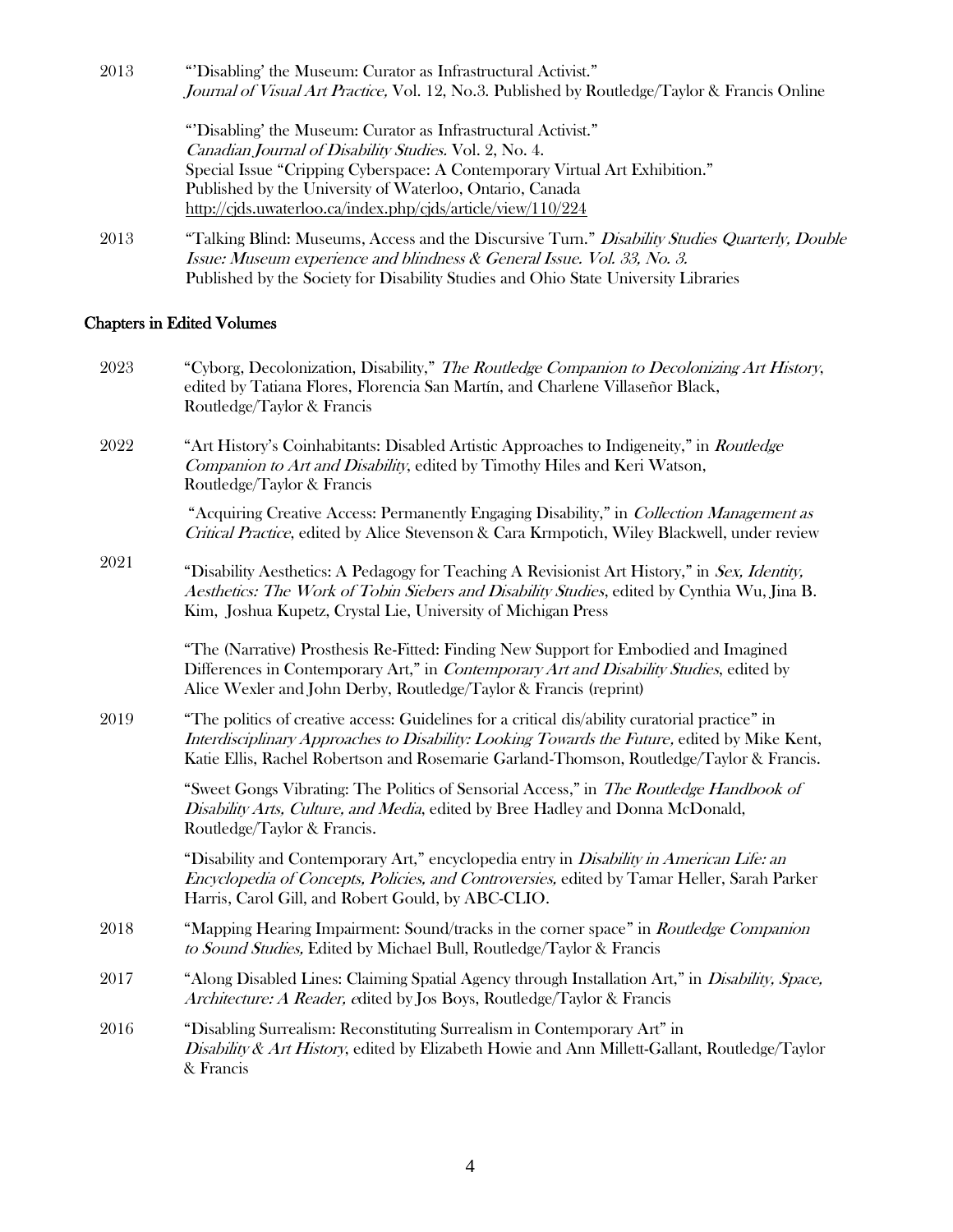### Critical Texts & Catalog Essays

- 2021 "Automatisme Ambulatoire," for exhibition catalogue, Automatisme Ambulatoire: Hysteria, Imitation, Performance, curated by Amanda Cachia, Owens Art Gallery, Mount Allison University, Sackville, New Brunswick, Canada
- 2019 "The politics of creative access: Guidelines for a critical dis/ability curatorial practice," reprint in Representing Disability in Museums, Imaginary and Identities, edited by Patrícia Roque Martins, and published by the Transdisciplinary Investigation Centre, Culture, Space and Memory (CITCEM) – Faculty of Arts/ University of Porto, Portugal in English and Portuguese.

"The politics of creative access: Guidelines for a critical dis/ability curatorial practice," reprint in Wechselwirkungen – Kunst im Kontext der Inklusionsdebatte (Interdependencies – The Role of Art in the Debate on Inclusion), edited by Peter Daners, Frederik Poppe, Annika Schank, Melanie Schmitt, Heidelberg University Publishing, Germany, in German and English

- 2018 "The Phenomenology of Vision" for exhibition catalogue, *Second Sight: the Paradox of Vision in* Contemporary Art, curated by Ellen Y. Tani, Andrew W. Mellon Postdoctoral Curatorial Fellow, Bowdoin College Museum of Art, Maine
- 2016 "Unlimited: From Limited to Limitless," commissioned essay for Unlimited funded by British Council and organized by Shape Arts, London

"Beautiful Progress to Somewhere?" commissioned essay for *The Incorrigibles: Perspectives on* Disability Visual Arts in the  $20^{\circ}$  and  $21^{\circ}$  centuries, published by DASH Disability Arts UK and mac Birmingham, funded by Arts Council England

"Sweet Gongs Vibrating: Curator's Essay," San Diego Art Institute, CA

2015 "Acoustic Algorithms: Dislocating Sound in the Eardrum and Space," essay for *Echo-Location*, solo exhibition by Darrin Martin, University Art Gallery, California State University, Stanislaus

 "Bodies in Deliberate Motion: The Phenomenology of Complex Embodiment," Justina M. Barnicke Gallery at Hart House and University of Toronto Art Centre in partnership with Doris McCarthy Gallery at Scarborough, University of Toronto, Canada <http://fleshoftheworld.ca/essay/>

 "The Grand Disability Arts Experiment," Art of the Lived Experiment, DisArt Festival, originally commissioned by DaDaFest International 2014, Liverpool and curated by Aaron Williamson

"Disabling' the Museum: Curator as Infrastructural Activist," reproduced in *Group Therapy: Mental* Distress in a Digital Age, edited and curated by Vanessa Bartlett for FACT: Foundation for Art and Creative Technology and published by Liverpool University Press

 "Marking Blind," Curated Space, Arts & Disability Ireland, Dublin <http://www.adiarts.ie/curated-space>

"LOUD silence" Grand Central Art Center, CSUF & gallery@calit2, UCSD

- 2014 "Disability, Curating and the Educational Turn: The Contemporary Condition of Access in the Museum," On-Curating, Issue 24,
- 2013 "Fragmented Productivity: Here&Now 13," Art Monthly Australia

"Cripping Cyberspace: A Contemporary Virtual Art Exhibition," Canadian Journal of Disability Studies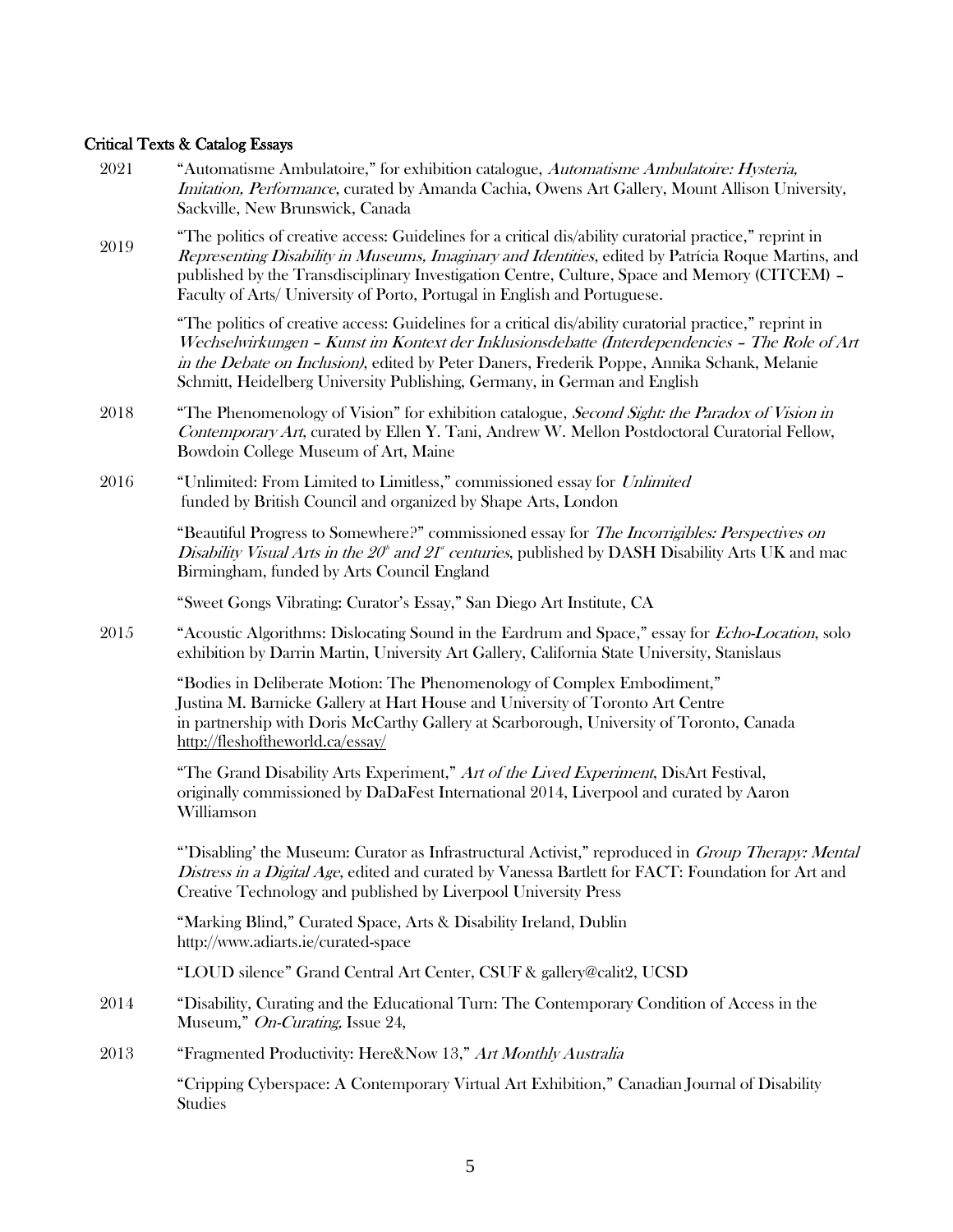<http://cjds.uwaterloo.ca/index.php/cjds/article/view/110>

| "Blind Orientations: Walking, Stumbling and Turning Towards New Points of View" in catalogue to |
|-------------------------------------------------------------------------------------------------|
| accompany solo exhibition by Carmen Papalia, CUE Art Foundation, New York, NY,                  |
| http://cueartfoundation.org/catalogue-essays?tag=Amanda%20Cachia                                |

"Fragmented Productivity" *HERE&NOW13*, organized by DADAA and hosted by Lawrence Wilson Art Gallery, University of Western Australia

2012 "Second Nature," Ecotopia, Kitchener-Waterloo Art Gallery, ON Canada, 2013 "What Can a Body Do?" Wordgathering, Issue 23, <http://www.wordgathering.com/issue23/arts/cachia.html>

"What Can a Body Do?" What Can a Body Do? Haverford College, PA, USA

2010 "Pride Lives Here," Green is the Colour: The Art of Rider Pride with SK Sports Hall of Fame & Museum & Dunlop Art Gallery, SK, Canada

> "The Black Glove and the Peacock: The Struggle Between Hierarchy and Beauty," Cynthia Girard: The Black Glove and the Peacock, Dunlop Art Gallery, SK, Canada

"Foreword" Linda Duvall: Where were the Mothers?, Dunlop Art Gallery, SK, with Art Gallery of Mississauga, ON, Canada

2009 "Welcome to Saskatchewan," *Mind the Gap!*, Dunlop Art Gallery, SK, Canada

"Map of Blood," *Diabolique*, Dunlop Art Gallery, SK, with Galerie de l'UQAM, Montreal, QC & Military Museums, Calgary, AB, Canada

"Foreword," Aidan Urquhart: Heaven and Hell, Dunlop Art Gallery, SK with Museum London, ON, Canada

2008 "Foreword," Transnational Convergences in African Digital Art, Dunlop Art Gallery, SK, Canada "Garden Folk." Garden Folk, Dunlop Art Gallery, SK, Canada

"Bearing Gifts: The Myth of Pandora," Pandora's Box, Dunlop Art Gallery, SK, Canada

- 2006 "Interview with Frank Brunner" Frank Brunner, Cynthia Broan Gallery, New York
- 2005 "Introduction" *YOUR SKY*, Gigantic Art Space with the Australian Consulate-General and Advance: Australian Global Professionals, New York
- 2004 "In what they paint I see," New England Picture, New England Regional Art Museum, Australia "Introduction" *Masterpieces from the Hinton Collection*, New England Regional Art Museum, Australia

"Introduction" The Painted Woman: Works from the Howard Hinton Collection, New England Regional Art Museum, Australia

- 2003 "Introduction" *Graffiti starts @ NERAM*, New England Regional Art Museum, Australia
- 2001 "Introduction" Youth Arts Expo, Regional Arts NSW, Australia

#### Exhibition Reviews

| 2017 | College Art Association Reviews http://www.caareviews.org/reviews/2936#.WIU2gFdmi0h         |
|------|---------------------------------------------------------------------------------------------|
|      | "Electronic Superhighway (2016-1966)," Whitechapel Art Gallery, London                      |
| 2016 | Artforum.com: Critics' Picks https://www.artforum.com/picks/section=la#picks65190           |
|      | "S/Election: Democracy, Citizenship, Freedom," Los Angeles Municipal Art Gallery (December) |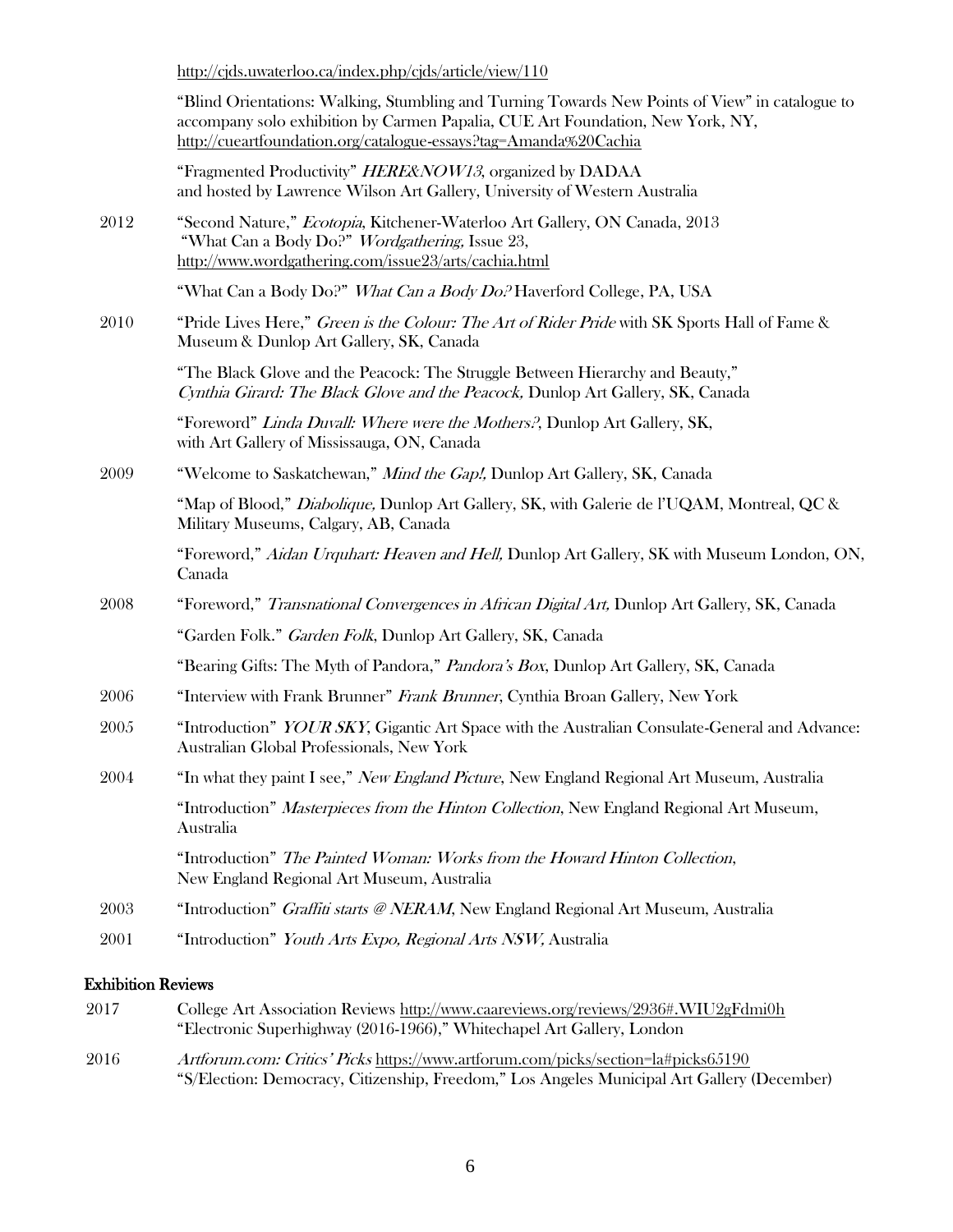|      | Artforum.com: Critics' Picks artforum.com/?pn=archive&id=64615<br>"Charles Gaines: Numbers and Trees: Central Park Series II," Susanne Vielmetter Los Angeles<br>Projects, Los Angeles (November) |
|------|---------------------------------------------------------------------------------------------------------------------------------------------------------------------------------------------------|
|      | Artforum.com: Critics' Picks artforum.com/?pn=archive&id=63916<br>"Karon Davis: Pain Management," Wilding Cran Gallery, Los Angeles (October)                                                     |
|      | Artforum.com: Critics' Picks artforum.com/?pn=archive&id=62570<br>"Kenneth Tam: The Loving Cup," Commonwealth & Council, Los Angeles (August)                                                     |
|      | <b>College Art Association Reviews</b><br>http://www.caareviews.org/reviews/2977#.WFpdUFdmi0g<br>"Revolution in the Making," Hauser, Wirth & Schimmel, Los Angeles                                |
|      | College Art Association Reviews http://www.caareviews.org/reviews/2997#.V2N_6GZrU8x<br>"Francis Alys: A Story of Negotiation," Museo Tamayo, Mexico City                                          |
|      | College Art Association Reviews http://www.caareviews.org/reviews/2646#.VwmVnBalzUl<br>"Sharjah Biennial 12: The Past, The Present, The Possible," Sharjah, UAE                                   |
| 2015 | College Art Association Reviews http://www.caareviews.org/reviews/2453,<br>"Tim Youd: The Long Goodbye," Museum of Contemporary Art San Diego, CA                                                 |
| 2010 | Canadian Art International Reviews Online:<br>"Audience as Subject, Part 1: Medium," Yerba Buena Center for Contemporary Art, San Francisco                                                       |
|      | Canadian Art Close Up: "Tracey Moffatt," Queensland Gallery of Modern Art, Australia                                                                                                              |
|      |                                                                                                                                                                                                   |

### Other Publications

| 2021 | "Provisional Structures: The Issue, Interview with Amanda Cachia and Carmen Papalia" Blackflash |
|------|-------------------------------------------------------------------------------------------------|
|      | <i>Magazine</i> Summer Issue, August 2021                                                       |
| 2020 | "My Dearest Friends: Interview with Oaklee Thiele," Akimbo Cripsters, July                      |
| 2019 | "Curating Disability Art: Notes About Forging Allegiances," Akimbo Cripsters, July              |
| 2013 | "Disabling' the Museum: Curator as Infrastructural Activist," Ramp Up: Disability, Discussion,  |
|      | <i>Debate, Australian Broadcasting Commission (ABC) website,</i>                                |
|      | http://www.abc.net.au/rampup/articles/2013/09/06/3842744.htm                                    |
| 2012 | "What Can a Body Do?" Sightlines, California College of the Arts                                |

## PEER REVIEWER FOR PUBLICATIONS

| 2020 | The Senses and Society |  |
|------|------------------------|--|
|------|------------------------|--|

Museum Management and Curatorship

| 2016 | Design and Culture: The Journal of the Design Studies Forum |  |  |  |
|------|-------------------------------------------------------------|--|--|--|
|------|-------------------------------------------------------------|--|--|--|

## GRANTS & AWARDS

| 2018  | California College of the Arts 2018 VisCrit Alumni Award, San Francisco, CA, \$1000                                                                                                                                                                 |
|-------|-----------------------------------------------------------------------------------------------------------------------------------------------------------------------------------------------------------------------------------------------------|
| 2017  | Canada Council for the Arts, \$178,000 "New Chapter" grant to support Automatisme<br>Ambulatoire: Hysteria, Imitation, Performance exhibition, to be held at Owens Art Gallery,<br>Mount Allison University, New Brunswick, Fall 2019 and Fall 2021 |
| -2016 | Ontario Association of Art Galleries, <i>Flesh of the World</i> Best Exhibition over \$50,000                                                                                                                                                       |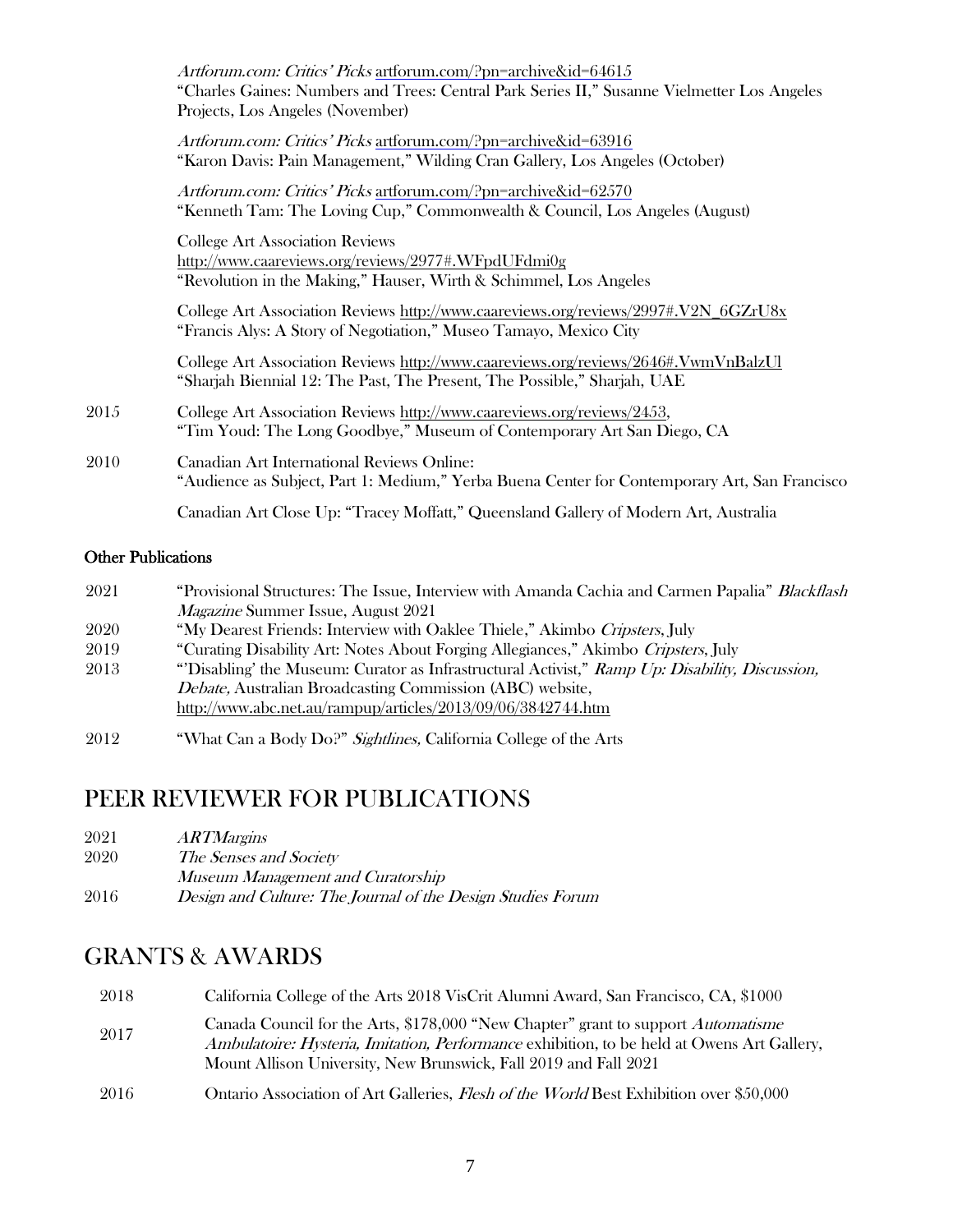|           | Dean's Travel Award, UCSD Division of Arts and Humanities \$300                                                                                                                                                                                                                                                 |
|-----------|-----------------------------------------------------------------------------------------------------------------------------------------------------------------------------------------------------------------------------------------------------------------------------------------------------------------|
|           | Yale University Sarah Pettit Doctoral Fellowship in Lesbian Studies:<br>Doctoral Dissertation Two-Day Workshop - "Freaks"                                                                                                                                                                                       |
|           | Department of Visual Arts, University of California San Diego, Russell Grant \$1000                                                                                                                                                                                                                             |
| 2015-2016 | UCSD Center for the Humanities Dissertation Writing Workshop Fellow                                                                                                                                                                                                                                             |
| 2014-2015 | Art Works Grant, National Endowment for the Arts, \$50,000 towards touring exhibition, Art of<br>the Lived Experiment, co-curated by myself and Aaron Williamson for DisArt Festival, Grand<br>Rapids, Michigan, originally conceived for DaDaFest International 2014, hosted by the Bluecoat,<br>Liverpool, UK |
| 2014      | Graduate Scholar Award issued by Seventh International Conference on the Inclusive Museum,<br>Autry National Center of the American West, Los Angeles                                                                                                                                                           |
|           | Irving K. Zola Award for Emerging Scholars in Disability Studies,<br>issued by Society for Disability Studies                                                                                                                                                                                                   |
|           | California Arts Council Arts and Accessibility Technical Assistance Grant, \$1000, supported by<br>the National Arts & Disability Center at UCLA                                                                                                                                                                |
| 2013      | Department of Visual Arts, University of California San Diego, Russell Grant \$1400                                                                                                                                                                                                                             |
| 2012-2016 | University of California San Diego Diversity Fellowship: 4 year award including payment of PhD<br>tuition and fees, annual stipends and employment as a TA                                                                                                                                                      |
| 2012      | California College of the Arts Student Leadership Award for Diversity & Equality                                                                                                                                                                                                                                |
|           | Southern Exposure Alternative Exposure \$3000 grant for Disability + Art Roundtable, CCA                                                                                                                                                                                                                        |
| 2011      | California College of the Arts Visual & Critical Studies Thesis Research Grant \$1000                                                                                                                                                                                                                           |
| 2000      | The Queens Trust for Young Australians: \$15,000AUD scholarship for MA in London                                                                                                                                                                                                                                |

## CURATORIAL & ARTS ADMINISTRATION EMPLOYMENT

| 2008-2010 | Dunlop Art Gallery, Regina Public Library, Regina, SK, Canada<br>Director/Curator         |
|-----------|-------------------------------------------------------------------------------------------|
| 2007-2008 | Dunlop Art Gallery, Regina Public Library, Regina, SK, Canada<br><i>Assistant Curator</i> |
| 2006      | Aljira, A Center for Contemporary Art, Newark, NJ, USA<br>Program Coordinator             |
| 2005-2006 | Cynthia Broan Gallery, New York, NY, USA<br><b>Assistant Director</b>                     |
| 2004-2005 | Aljira, A Center for Contemporary Art, Newark, NJ, USA<br>Program Assistant               |
| 2003-2004 | New England Regional Art Museum, Armidale, NSW, Australia<br>Curator                      |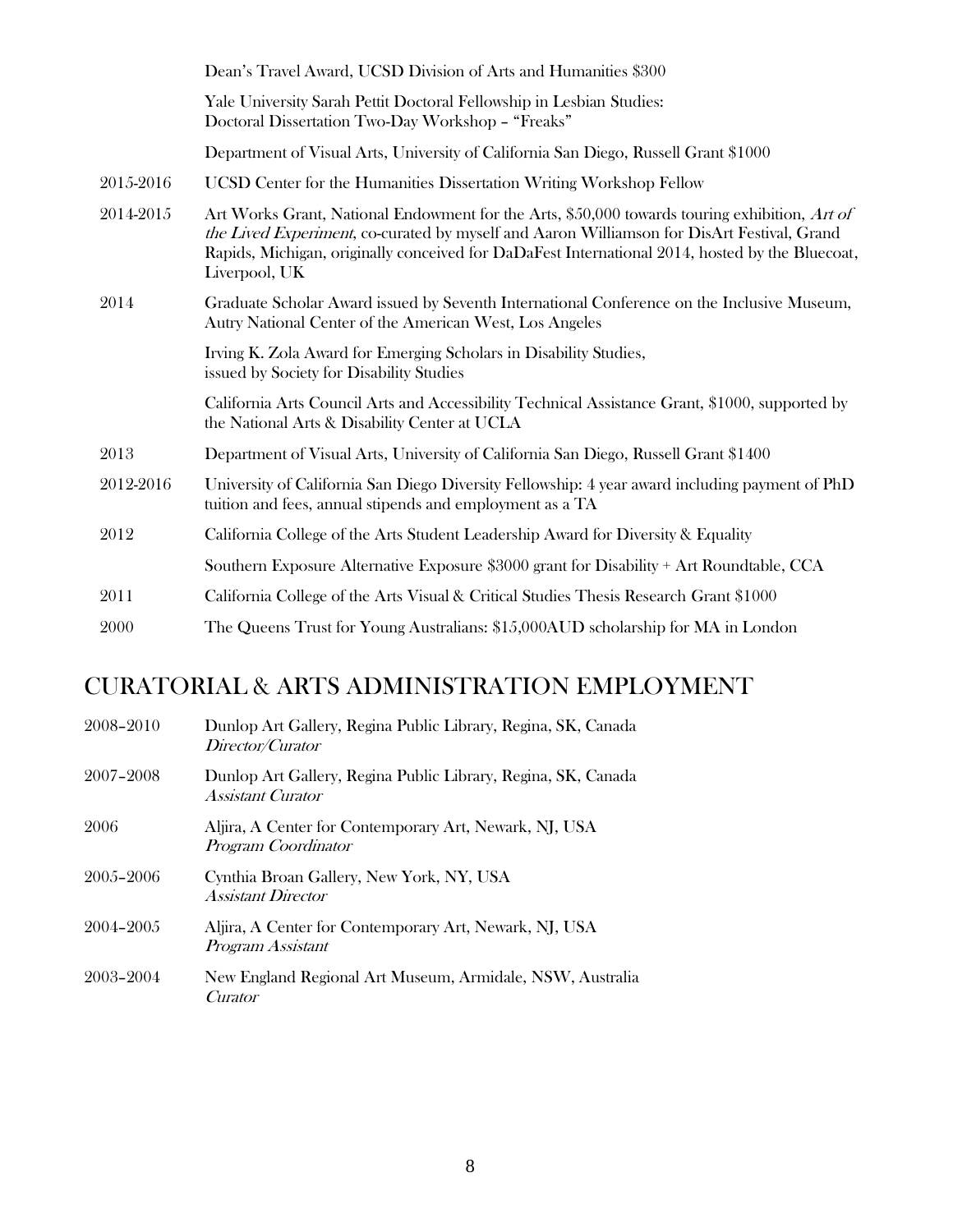## CURATED EXHIBITIONS

| 2023 | Script/Re-script, Frederick R. Weisman Art Museum, Pepperdine University, Malibu, CA, co-curated<br>with Bhavna Mehta                                                                                                                                                                                                                                                                                                                                                                 |
|------|---------------------------------------------------------------------------------------------------------------------------------------------------------------------------------------------------------------------------------------------------------------------------------------------------------------------------------------------------------------------------------------------------------------------------------------------------------------------------------------|
| 2022 | Script/Re-script, San Diego State University Art Gallery, San Diego, CA, co-curated with Bhavna<br>Mehta                                                                                                                                                                                                                                                                                                                                                                              |
|      | Crip Ecologies: Vulnerable Bodies in a Toxic Landscape, Art Gallery of Windsor, Ontario, Canada                                                                                                                                                                                                                                                                                                                                                                                       |
| 2019 | Automatisme Ambulatoire: Hysteria, Imitation, Performance,<br>Owens Art Gallery, Mount Allison University, Sackville, New Brunswick, Canada<br>Supported by \$178,000 Canada Council for the Arts New Chapter grant                                                                                                                                                                                                                                                                   |
| 2016 | Sweet Gongs Vibrating, San Diego Art Institute at Balboa Park, San Diego, CA                                                                                                                                                                                                                                                                                                                                                                                                          |
|      | Resistance: A Solo Exhibition of Work by Laura Swanson, Laurie M. Tisch Gallery, Jewish<br>Community Center (JCC) Manhattan, New York, NY                                                                                                                                                                                                                                                                                                                                             |
| 2015 | The Flesh of the World, Justina M. Barnicke Gallery at Hart House and University of Toronto Art<br>Centre in partnership with Doris McCarthy Gallery at Scarborough, University of Toronto, Canada;<br>Funded by Ignite, community partnership program for Pan Am & ParapanAm Games.<br>http://fleshoftheworld.ca                                                                                                                                                                     |
|      | Art of the Lived Experiment, co-curated in the USA with Aaron Williamson, hosted by Urban<br>Institute for Contemporary Arts, Kendall College of Art & Design at Ferris State University and Grand<br>Rapids Art Museum, Grand Rapids, Michigan.<br>Organized by DisArt Festival. Funded by National Endowment for the Arts & Wege Foundation.<br>(originally curated by Aaron Williamson and commissioned by DaDaFest International, 2014, hosted<br>by the Bluecoat, Liverpool, UK) |
|      | Marking Blind, (virtual exhibition), Arts & Disability Ireland, Dublin<br>http://www.adiarts.ie/curated-space                                                                                                                                                                                                                                                                                                                                                                         |
|      | LOUD silence, gallery@Calit2, University of California, San Diego, CA                                                                                                                                                                                                                                                                                                                                                                                                                 |
| 2014 | LOUD silence, Grand Central Art Center, California State University Fullerton (CSUF), Santa Ana,<br>CA                                                                                                                                                                                                                                                                                                                                                                                |
|      | Composing Dwarfism: Re-framing Short Stature in Contemporary Photography, Space Art, San<br>Diego, CA                                                                                                                                                                                                                                                                                                                                                                                 |
|      | Performing Crip Time: Bodies in Deliberate Motion, Space4Art, San Diego, CA                                                                                                                                                                                                                                                                                                                                                                                                           |
|      | Senses of Care (in collaboration with Brian Goldfarb and UCSD Disability Studies Reading Group),<br>gallery@Calit2, University of California, San Diego, CA                                                                                                                                                                                                                                                                                                                           |
|      | Ecotopia, Kenderdine Art Gallery, University of Saskatchewan, Saskatoon, SK, Canada                                                                                                                                                                                                                                                                                                                                                                                                   |
| 2013 | Cripping Cyberspace: A Contemporary Virtual Art Exhibition<br>http://cjds.uwaterloo.ca/index.php/cjds/issue/view/7/showToc<br>Canadian Journal of Disability Studies, in conjunction with Common Pulse Intersecting Abilities Art<br>Festival, Durham Art Gallery, Ontario, Canada                                                                                                                                                                                                    |
|      | Ecotopia, Nickle Galleries, University of Calgary, Calgary, AB, Canada                                                                                                                                                                                                                                                                                                                                                                                                                |
|      | Ecotopia, Southern Alberta Art Gallery, Lethbridge, AB, Canada                                                                                                                                                                                                                                                                                                                                                                                                                        |
| 2012 | What Can a Body Do. <sup>2</sup> Cantor Fitzgerald Gallery, Haverford College, PA                                                                                                                                                                                                                                                                                                                                                                                                     |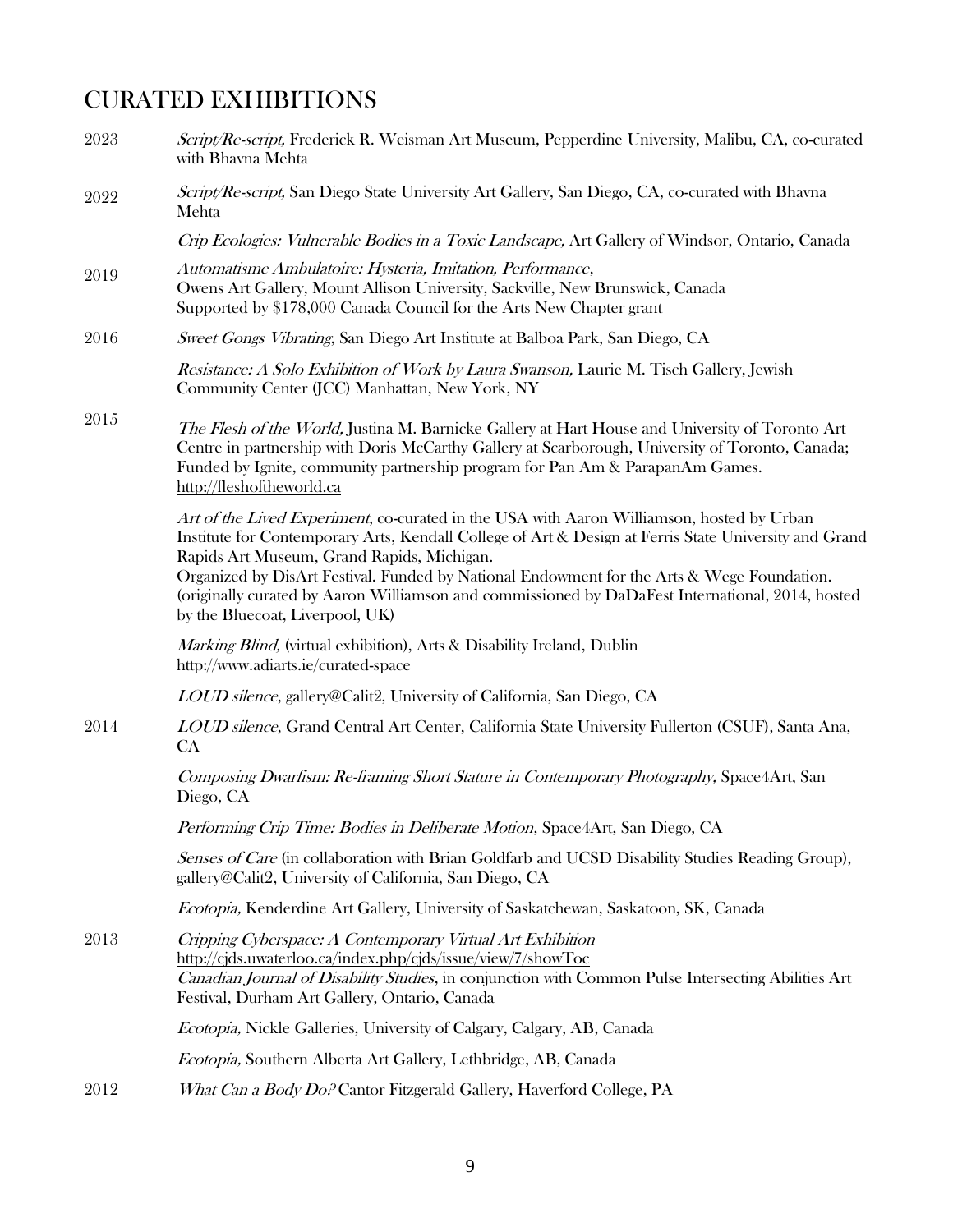|      | http://exhibits.haverford.edu/whatcanabodydo/                                                                                                                                                                                                                                                                     |
|------|-------------------------------------------------------------------------------------------------------------------------------------------------------------------------------------------------------------------------------------------------------------------------------------------------------------------|
|      | Ecotopia, Kitchener-Waterloo Art Gallery, ON, Canada.                                                                                                                                                                                                                                                             |
| 2011 | Medusa's Mirror: Fears, Spells & Other Transfixed Positions, Pro Arts Gallery, Oakland, CA                                                                                                                                                                                                                        |
|      | Diabolique, Military Museums, Calgary, AB, Canada                                                                                                                                                                                                                                                                 |
|      | Mind the Gap!, Ottawa Art Gallery, ON, Canada, Prairie Scene national arts festival                                                                                                                                                                                                                               |
| 2010 | Diabolique, Galerie de l'UQAM, Montreal, QC, Canada                                                                                                                                                                                                                                                               |
|      | Diabolique, Kenderdine Art Gallery, University of Saskatchewan, Saskatoon, SK, Canada                                                                                                                                                                                                                             |
|      | Diabolique, Oakville Galleries, Oakville, ON, Canada                                                                                                                                                                                                                                                              |
|      | <i>Pandora's Box, Kitchener-Waterloo Art Gallery, ON, Canada</i>                                                                                                                                                                                                                                                  |
|      | Green is the Colour: The Art of Rider Pride, Dunlop Art Gallery, Regina, SK, Canada                                                                                                                                                                                                                               |
|      | Cynthia Girard: The Black Glove and the Peacock, Dunlop Art Gallery, Regina, SK, Canada                                                                                                                                                                                                                           |
|      | Geoffrey Farmer: Ongoing Time Stabbed with a Dagger, Dunlop Art Gallery, SK, Canada                                                                                                                                                                                                                               |
|      | Linda Duvall: Where were the Mothers?, Dunlop Art Gallery, Regina, SK, Canada                                                                                                                                                                                                                                     |
|      | Mind the Gap! co-curated with Jeff Nye, Assistant Curator, Dunlop Art Gallery, Regina, SK, Canada<br>Toured to: Moose Jaw Museum & Art Gallery, Art Gallery of Swift Current, Art Gallery of Prince<br>Albert, The Chapel Gallery, North Battleford, Estevan Art Gallery, all in Saskatchewan, from 2011-<br>2012 |
| 2009 | Pandora's Box, Plug-In ICA, Winnipeg, MB, Canada                                                                                                                                                                                                                                                                  |
|      | Diabolique, Dunlop Art Gallery, Regina, SK, Canada                                                                                                                                                                                                                                                                |
|      | Aidan Urquhart: Heaven and Hell, Dunlop Art Gallery, Regina, SK, Canada                                                                                                                                                                                                                                           |
|      | Joan Scaglione: Excavation: Landscape of the Psyche, Dunlop Art Gallery, SK, Canada                                                                                                                                                                                                                               |
|      | Daniel Barrow: Learning to Love the Normal Amount, Dunlop Art Gallery, SK, Canada                                                                                                                                                                                                                                 |
| 2008 | Garden Folk, Dunlop Art Gallery, Regina, SK, Canada                                                                                                                                                                                                                                                               |
|      | <i>Pandora's Box, Dunlop Art Gallery, Regina, SK, Canada</i>                                                                                                                                                                                                                                                      |
|      | Cindy Baker: Gimmick, Dunlop Art Gallery, Regina, SK, Canada                                                                                                                                                                                                                                                      |
|      | Chris Reid, Pride of the Prairies: Baba Yaga, Bread, Bunnies & Other Subversions<br>Dunlop Art Gallery, Regina, SK, Canada                                                                                                                                                                                        |
| 2007 | Abnormal Growth, Dunlop Art Gallery, Regina, SK                                                                                                                                                                                                                                                                   |
|      | <i>Photo Voice</i> , Dunlop Art Gallery, Regina SK                                                                                                                                                                                                                                                                |
| 2005 | Frank Brunner, 45°, Cynthia Broan Gallery, New York                                                                                                                                                                                                                                                               |
|      | YOUR SKY, Gigantic ArtSpace, New York City, NY,<br>presented by Advance: Australian Professionals in America                                                                                                                                                                                                      |
| 2004 | <i>New England Picture: In what they paint I see, New England Regional Art Museum,</i><br>Armidale, Australia                                                                                                                                                                                                     |
|      | The Tom Roberts Local Display, NERAM, Armidale, Australia                                                                                                                                                                                                                                                         |
|      | Living on the Land: Works from the Howard Hinton Collection, NERAM, Armidale, Australia                                                                                                                                                                                                                           |

10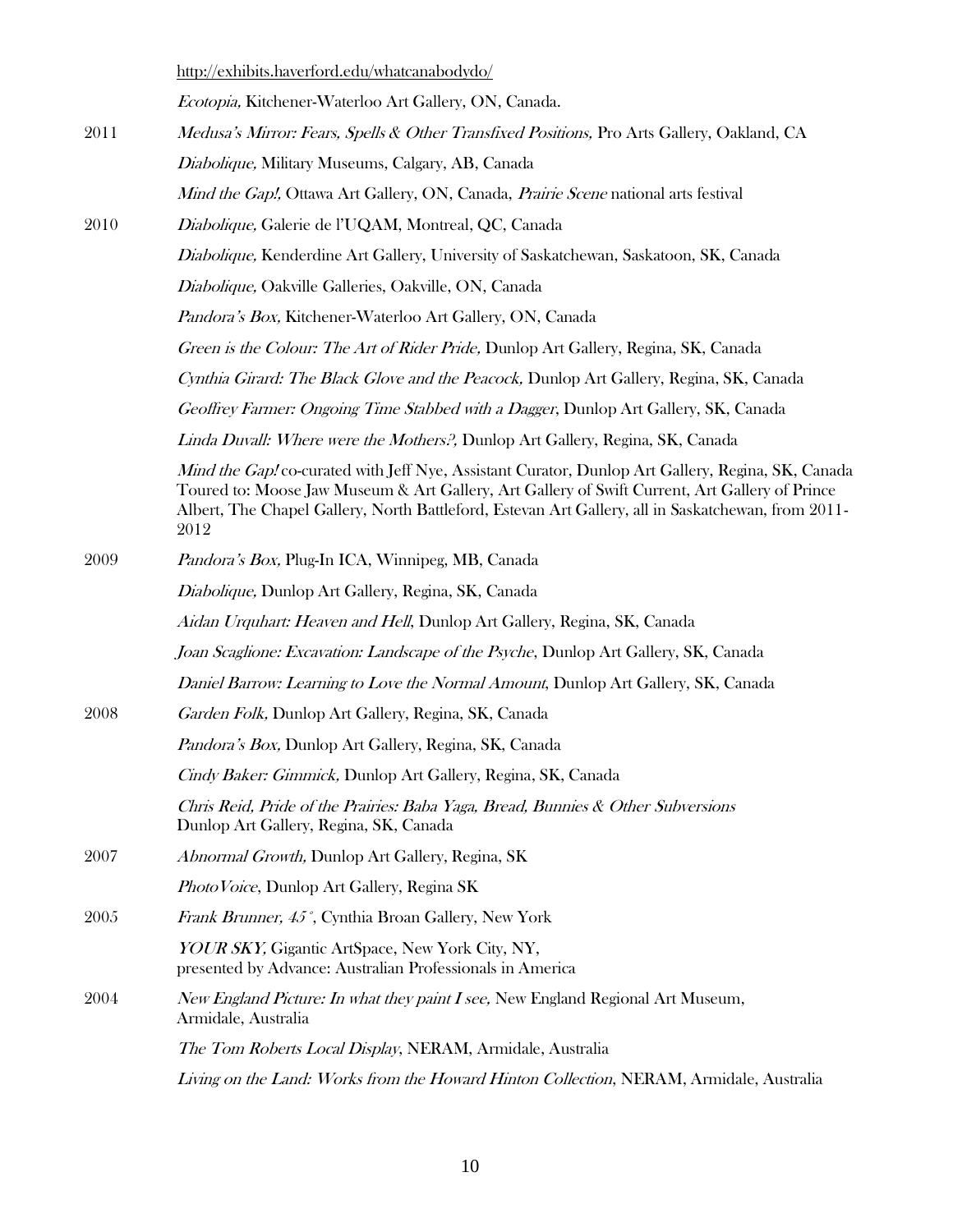Masterpieces from the Hinton Collection, NERAM, Armidale, Australia

A Painted Woman: Works from the Howard Hinton Collection, NERAM, Armidale, Australia Over the Seas: Works from the Howard Hinton Collection, NERAM, Armidale, Australia

- 2003 graffiti stARTS @ NERAM, NERAM, Australia Elvis and the NERAM Collection, NERAM, Australia *Puncturecapital*,  $2^{\omega}$  installment of *Nightvision* series, Gallery 4a, Asia Australia Art Centre, Sydney 2001 Five, Australian Embassy, The Strand, London, UK
- 1999 Scissors, Paper, Spark BCA 1999 Graduating Exhibition, Faculty of Creative Arts, University of Wollongong, Australia

## INVITED GUEST LECTURES & PRESENTATIONS

2022 Curating Access: Disability Art Activism in the Museum, for Amplify: Radical Empathy series hosted by the Institute of Contemporary Art San Diego in partnership with San Diego State University

Curating Access: Disability Art Activism in the Museum, Goethe Institut, Shanghai, China

2021 Curating Access: Disability Art Activism in the Museum, Museum & Cultural Heritage Studies, Florida State University, Florida

> Curating Access: Disability Art Activism in the Museum, Diverse Discourse Lecture, DiverseWorks, Houston, Texas

> Curating Access: Disability Art Activism in the Museum, Re-Thinking Art History through Disability, Institute of Art History, University of Zurich, Switzerland

Curating Access: Disability Art Activism in the Museum, North Carolina Museum of Art

Curating Access: Disability Art Activism in the Museum for Critical Issues in Art class, University of Pennsylvania

Belonging: Accessibility and Advocacy in the Museum, with Alice Wong USC Pacific Asia Museum, Pasadena, CA

2020 Curating Access: Disability Art Activism in the Museum, Munch Museum, Oslo, Norway

Curating Access: Disability Art Activism in the Museum, V-A-C Foundation, Moscow, Russia

Care and Accessibility in the Museum, Art Gallery of Greater Victoria, Victoria, Canada

Care and Accessibility in the Museum, with Alice Wong Philadelphia Contemporary, Pennsylvania, Zoom talk recorded on YouTube Live [https://www.youtube.com/watch?v=8\\_0cMvZf5CY&fbclid=IwAR3lcaMk96sIlWQKbwF03Jdw01BaMt](https://www.youtube.com/watch?v=8_0cMvZf5CY&fbclid=IwAR3lcaMk96sIlWQKbwF03Jdw01BaMtgf6oYd2kZ8gk5YcxzEbhv42B-UJT0) [gf6oYd2kZ8gk5YcxzEbhv42B-UJT0](https://www.youtube.com/watch?v=8_0cMvZf5CY&fbclid=IwAR3lcaMk96sIlWQKbwF03Jdw01BaMtgf6oYd2kZ8gk5YcxzEbhv42B-UJT0)

- 2019 (Keynote) Automatisme Ambulatoire: Disability Leadership in Museums, Meeting Place forum, organized by Arts Access Australia and hosted by the National Gallery of Australia, Canberra
- 2018 Disability and Curatorial Activism, guest lecture as recipient of 2018 VisCrit Alumni Award, California College of the Arts, San Francisco, CA Curating Disability Aesthetics, guest lecture, Museum of Contemporary Art, Arizona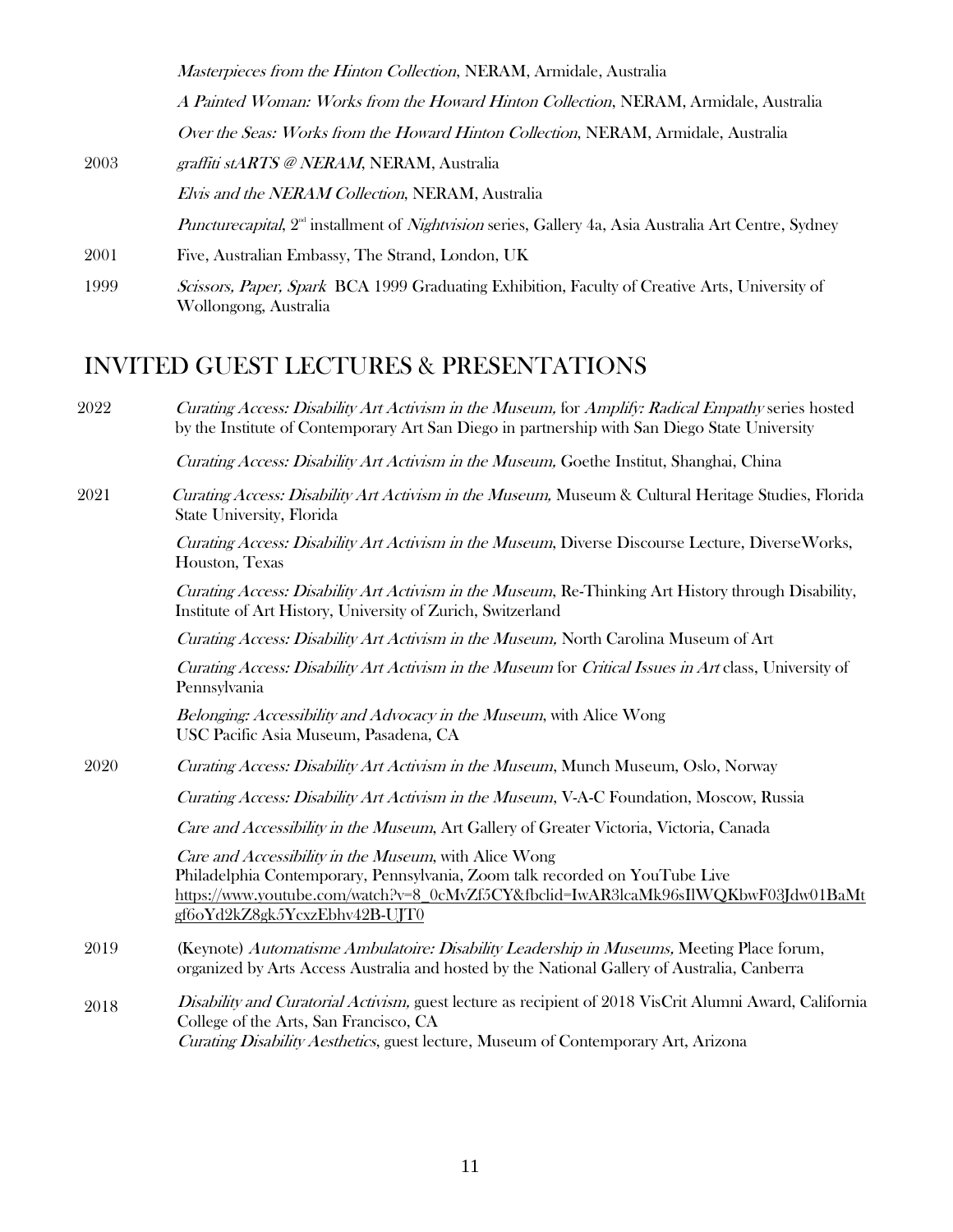|      | <i>Curating Disability, Access, and Advocacy</i> , Wechselwirkungen – Kunst im Kontext der Inklusions<br>debatte (Interdependencies - the role of art in the debate on inclusion) conference, Museum<br>Folkwang, Essen, Germany                    |
|------|-----------------------------------------------------------------------------------------------------------------------------------------------------------------------------------------------------------------------------------------------------|
|      | Disability and Curatorial Activism, Owens Art Gallery, Mount Allison University, Sackville, New<br>Brunswick, Canada                                                                                                                                |
| 2017 | Disability and Curatorial Activism, guest lecture, Department of Art and Art History, University of<br>California Davis, supported by Diversity and Inclusion Innovation Grant                                                                      |
|      | (Keynote) "Disability Aesthetics: A Pedagogy for Teaching A Revisionist Art History," The 1<br>International Conference on Disability Studies, Arts, and Education,<br>Aalto University School of Arts, Design, and Architecture, Helsinki, Finland |
|      | (Keynote) Accessibility & Advocacy, Canadian Art Gallery Educators (CAGE) annual conference, Art<br>Gallery of Nova Scotia, Halifax, Canada                                                                                                         |
| 2016 | On How to Curate Exhibitions,<br>Art Department, MiraCosta College, San Diego, CA                                                                                                                                                                   |
|      | 'Disabling' the Museum: Curator as Infrastructural Activist, seminar & lecture<br>University of Sydney, Australia                                                                                                                                   |
|      | 'Disabling' the Museum: Curator as Infrastructural Activist, guest lecture<br>Shape Arts, London, UK                                                                                                                                                |
|      | Technologies of Sound/Deafness in Contemporary Art, guest lecture<br>Hosted by Lisa Cartwright's "History of Art & Technology" class, University of California San Diego                                                                            |
| 2015 | Curating Disability: Ethics, Pragmatics, Effects<br>Advanced Museum Studies class, Fine Arts Department, San Diego Mesa College, CA                                                                                                                 |
|      | Curating Disability: Ethics, Pragmatics, Effects<br>Maryland Institute College of Art (MICA), Baltimore, MD                                                                                                                                         |
|      | Bodies in Deliberate Motion: Complex Embodiment, Access, Activism,<br>"For a New Accessibility" Convergence, Vancouver, BC, Canada                                                                                                                  |
|      | On How to Curate Exhibitions,<br>Art Department, MiraCosta College, San Diego, CA                                                                                                                                                                   |
|      | My Career as a Curator,<br>Fine Arts Department, San Diego Mesa College, San Diego, CA                                                                                                                                                              |
|      | Curating Disability: Ethics, Pragmatics, Effects,<br>MacKenzie Art Gallery, Regina, SK, Canada                                                                                                                                                      |
|      | Curating Disability: Ethics, Pragmatics, Effects, inaugural talk for Disability Research Centre,<br>Goldsmiths College, University of London, UK                                                                                                    |
|      | 'Disabling' the Museum, "Awkward Bastards" Symposium, organized by DASH Disability Arts, mac<br>arts centre, Birmingham, UK                                                                                                                         |
|      | Marking Blind, Fire Station Artist Studios, Dublin, Ireland<br>in conjunction with Arts & Disability Ireland                                                                                                                                        |
|      | 'Disabling' the Museum: Curator as Infrastructural Activist,<br>Hosted by "Theories of Embodiment" class with Assistant Professor Jillian Hernandez<br>Department of Ethnic Studies & Critical Gender Studies, University of California San Diego   |
|      |                                                                                                                                                                                                                                                     |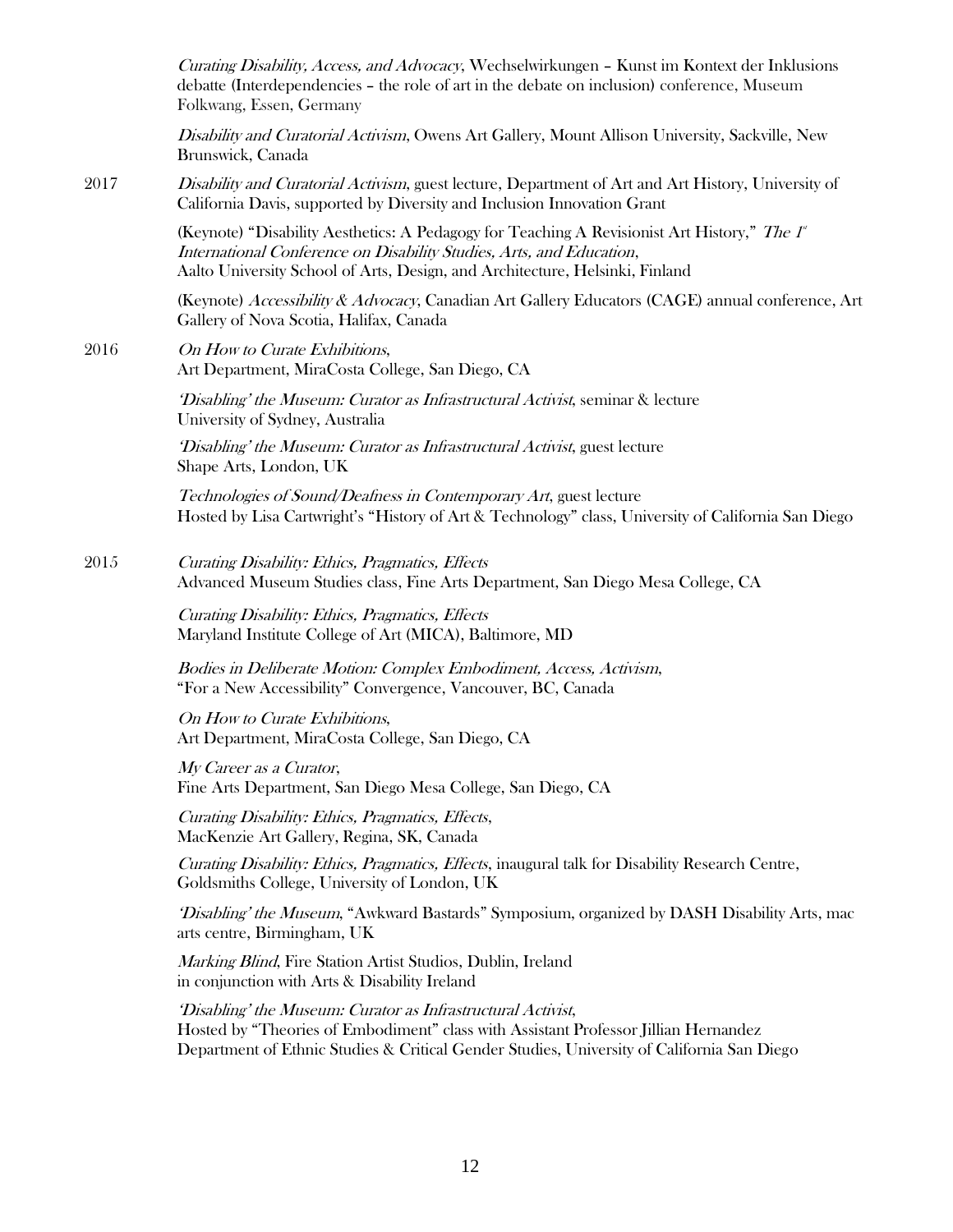Alterpodium, Olin College of Engineering, Boston, MA, Hosted by Sara Hendren, Assistant Professor of Design

Curating Disability, University of San Diego, CA Hosted by Suzanne Stolz's education class, "Healthy People in a Global World"

Representing Disability, Chapman University, Orange County, CA, Hosted by Professor Art Blaser's class, "People with Disabilities in Politics and Society," Department of Political Science

2014 Curating Disability & Access: Ethics, Pragmatics, Effects, hosted by Inclusive Design Research Centre, Ontario College of Art & Design, Toronto

> Curating Disability: Ethics, Pragmatics, Effects, Tangled Art + Disability, Toronto, hosted by Ryerson University School of Disability Studies

'Disabling' the Museum: Curator as Infrastructural Activist hosted by CAST (Contemporary Art and Social Transformation) University of Wollongong, NSW, Australia

'Disabling' the Museum: Curator as Infrastructural Activist hosted by Master of Curating and Cultural Leadership program, College of Fine Arts, University of New South Wales, Australia

'Disabling' the Museum: Curator as Infrastructural Activist hosted by the New York Museums Access Consortium (MAC), Guggenheim Museum, New York

Curating Disability: Ethics, Pragmatics, Effects hosted and co-sponsored by New York University, Council for the Study of Disability, Disability Studies and Disabilities Community Club

Performing Crip Time: Bodies in Deliberate Motion, Access All Areas - Live Arts and Disability (NYC Edition), curated by Live Art Development Agency, London, UK, funded by the British Council, and hosted by Henry Street Settlement and Abrons Arts Center, New York

2013 Curating Disability hosted by "Sydney Ideas," Sydney College of the Arts, University of Sydney, NSW

HERE&NOW13, exhibition conference curatorial discussions, organized by Disability in the Arts, Disadvantage in the Arts (DADAA), Perth, WA and hosted by Lawrence Wilson Art Gallery, The University of Western Australia (invited participant) Tech@LEAD Conference think-tank (Leadership Exchange for Arts and Disabilities), by invitation only, hosted by The John F. Kennedy Center for the Performing Arts, Smithsonian Institution, National Park Service & National Center for Accessible Media at WGBH-Boston, Washington DC

(Guest lecture) What Can a Body  $Do<sup>2</sup>$  to accompany Disabled by Normality exhibition, DOX Centre for Contemporary Art, Prague, Czech Republic

(Guest speaker) Intersection/Intervention: Disability in Museums, hosted by Bodies of Work Arts Festival and Jane Addams Hull-House Museum at University of Illinois, Chicago, IL

What Can a Body Do.<sup>9</sup> Art, Medicine and Disability Class," University of California, Berkeley

What Can a Body Do.<sup>2</sup> Art Now Series, Faculty of Fine Arts, University of Lethbridge, AB, Canada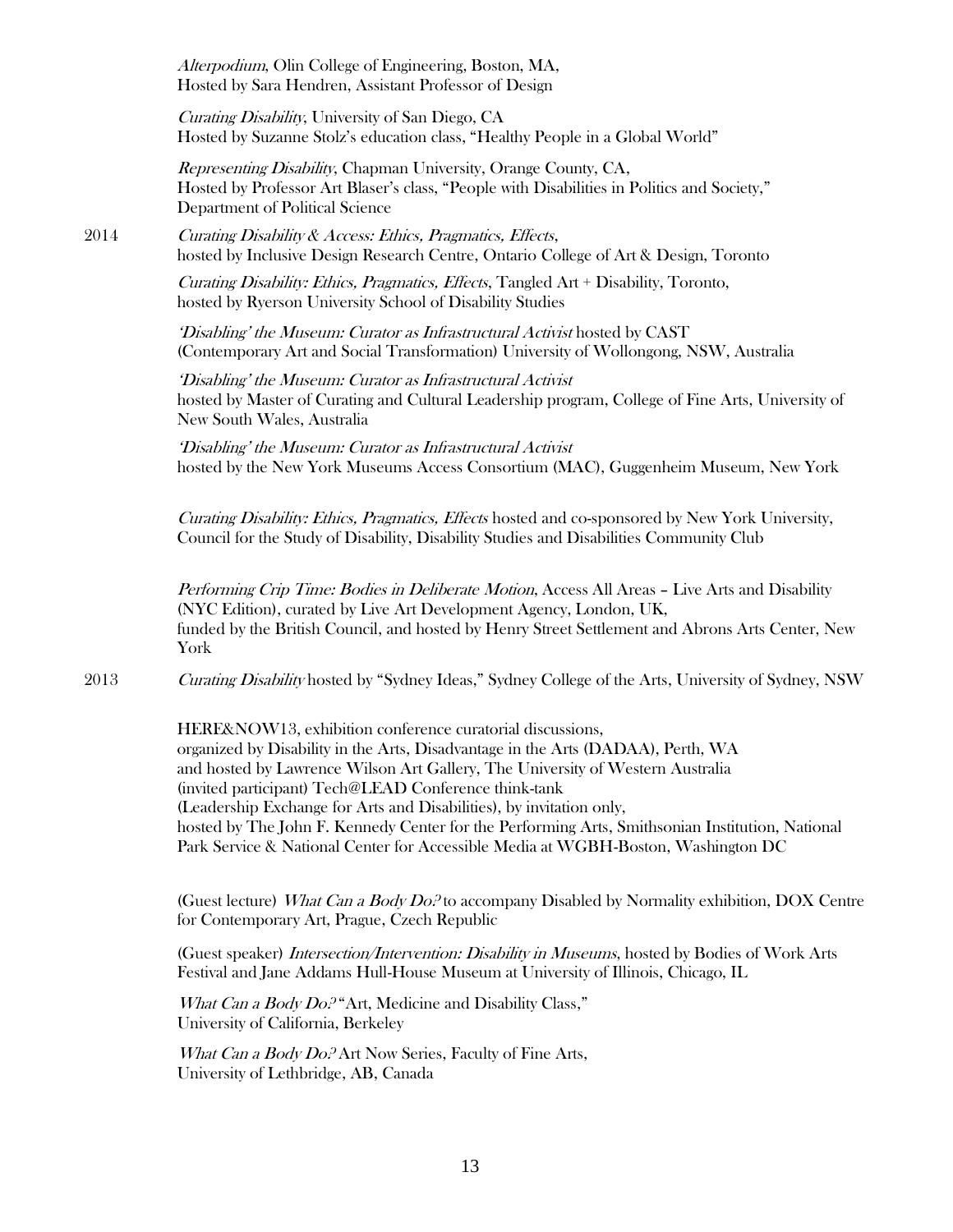| 2012 | (Plenary speaker) Arts Activated: Desire & Destination,<br>Accessible Arts, Sydney, NSW, Australia                                                                                                                                                                      |
|------|-------------------------------------------------------------------------------------------------------------------------------------------------------------------------------------------------------------------------------------------------------------------------|
|      | (Keynote) $Art + Body$ : The Possible, Improbable and Everything In Between,<br>inaugural Arts + Disability Network Conference, Winnipeg, MB, Canada                                                                                                                    |
|      | Feature by Feature: Chuck Close, Prosopagnosia and Pixels,<br>keynote lecture at the de Young Museum of San Francisco in conjunction with Chuck Close<br>exhibition                                                                                                     |
|      | Curating Sound, Curating Voices: Perspectives on Inclusive Design,<br>VoxTAP, University of California, Berkeley                                                                                                                                                        |
|      | Curating Disability, invitation to present at the launch of the<br>Paul K. Longmore Institute on Disability at San Francisco State University                                                                                                                           |
|      | Ecotopia, Kitchener-Waterloo Art Gallery, Kitchener, ON<br>From the Doctor's Office to the Art Gallery: Sandie Yi's Radical Vision of Beauty,<br>De Young Museum of Art, San Francisco, CA<br>as part of annual Access Advisors Open House and Disability Arts Festival |
|      | Disabled Experiences in Contemporary Art, for undergraduate fine arts class,<br>Mills College, Oakland, CA                                                                                                                                                              |
|      | Body as Embodiment for undergraduate "Embodiment" class,<br>California College of the Arts, San Francisco<br>Disabled Experiences in Contemporary Art, for undergraduate "Introduction to Modern Arts" class,<br>California College of the Arts, San Francisco          |
|      | Australian Modern Art, for undergraduate "Introduction to Modern Arts" class,<br>California College of the Arts, San Francisco                                                                                                                                          |
| 2011 | Medusa's Mirror: Fears, Spells & Other Transfixed Positions,<br>for Creativity Explored, San Francisco                                                                                                                                                                  |
|      | Medusa's Mirror: Fears, Spells & Other Transfixed Positions,<br>for Professor Julian Carter's Normativities undergraduate class, California College of the Arts, San<br>Francisco (exhibit incorporated into class syllabus/curriculum)                                 |
|      | Diabolique, Military Museums, Calgary, Alberta                                                                                                                                                                                                                          |
|      | Mind the Gap! Ottawa Art Gallery, Ottawa, Ontario<br>Sculpting Body Ideals: "Alison Lapper Pregnant", "Art, Medicine and Disability Class,"<br>University of California, Berkeley                                                                                       |
| 2010 | Diabolique, Oakville Galleries, Oakville, Ontario                                                                                                                                                                                                                       |
|      | <i>Diabolique</i> , Part I, Kenderdine Art Gallery, University of Saskatchewan, Saskatoon                                                                                                                                                                               |
|      | Pandora's Box, Kitchener-Waterloo Art Gallery, Kitchener, ON                                                                                                                                                                                                            |
| 2009 | Dunlop Art Gallery powerpoint, CAMDO, National Gallery of Canada                                                                                                                                                                                                        |
|      | Images of Dwarfs in Art - through the Centuries and Around the Globe,<br>Little People of America annual convention, Brooklyn, New York                                                                                                                                 |
|      | Pandora's Box, Plug-In ICA, Winnipeg, MB                                                                                                                                                                                                                                |
|      | From the Dia to the Dunlop: the international curatorial practice of Amanda Cachia,<br>University of Saskatchewan, Saskatoon, SK                                                                                                                                        |
| 2008 | <i>Moderator for Unscripted: Censorship,</i> with Jeremy Morgan, Patrick Close, Gary Varro<br>Dunlop Art Gallery, Regina, SK                                                                                                                                            |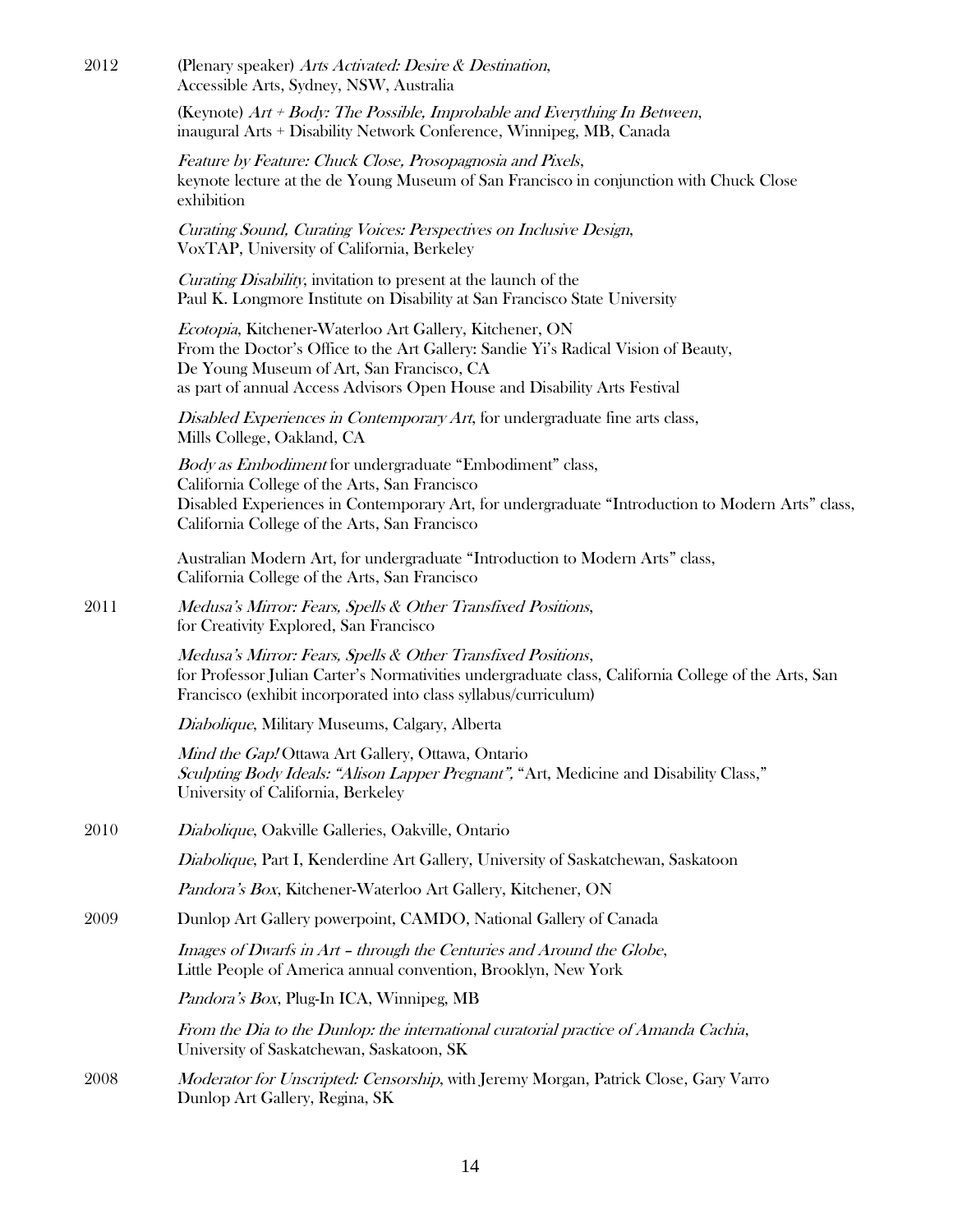|      | From the Dia to the Dunlop: the international curatorial practice of Amanda Cachia,<br>Alberta College of Art & Design, Calgary, AB            |
|------|------------------------------------------------------------------------------------------------------------------------------------------------|
|      | <i>Bearing Gifts: The Myth of Pandora,</i> "Assimilating Mythologies in Visual Representation",<br>University of Regina conference, SK, Canada |
| 2004 | <i>The Painted Woman: Works from the Hinton Collection, Griffith Regional Gallery, NSW</i>                                                     |
|      | <i>Masterpieces from the Howard Hinton Collection, Mornington Peninsula Gallery, VIC</i>                                                       |
| 2002 | <i>Australian art</i> : private lecture for documenta 11 international interns, Germany                                                        |

## CONFERENCES & WORKSHOPS ORGANIZED

- 2023 The Feminist Art Project Day of Panels: Art, Gender, and Disability: Aesthetics of Access College Art Association, New York, chair of 2 full days of panels with disabled artists & scholars
- 2022 Workshop Co-Organizer, Unlearn the Body: New Approaches on Disability and Art History, hosted by the "Rethinking Art History Through Disability" Research Project, Institute of Art History, University of Zurich, Switzerland
- 2015 Conference Co-Organizer, UCSD Department of Visual Arts, 8<sup>th</sup> Annual PhD Symposium, "Hysterical Bodies: Disabling Normative Behavior in Contemporary Art," with Keynote address by Dr Amelia Jones, Professor and Robert A. Day Chair of Fine Art and Professor of Critical Studies at USC Roski School of Art and Design, Los Angeles

### CONFERENCE PAPERS, PANELS, SYMPOSIA, ROUND TABLES

2022 Critical Perspectives on Disability in Art and Visual Culture panel, Association for Art History, Goldsmiths College, University of London, UK

Toxic Space/s: Illustrating Eco-Crip Theory, Art Gallery of Windsor, Ontario, Canada

2021 Expanding Criticism through Accessibility, Sean Lee & Amanda Cachia, C Magazine and Tangled Art + Disability, Toronto, Canada

> Panelist, "Resilience and Sustainability" Forum, Australian Centre for Contemporary Art, Melbourne, Australia

> Chair, "Access, Hygiene & Quarantine: Chronically Ill Art in the Age of Coronavirus," panel, College Art Association (CAA), New York, NY

Panelist, "Crip Ecologies: Vulnerable Bodies in a Toxic Landscape," for Bodies, Geographies, and Ecologies Under Threat panel, College Art Association (CAA), New York, NY

2018 Disability and Curatorial Activism, colloquium on Art and "Disability:" From Norm to Name, convened by Laboratorio Arte Alameda and the Biblioteca Vasconcelos, 17, Institute of Critical Studies, Mexico City, Mexico

> Co-Chair with Leon Hilton, Brown University, RI, "Disability Aesthetics and Choreopolitics" panel, College Art Association (CAA), Los Angeles, CA

> Discussant for panel "Museums, Access, and the Ethics of Care," chaired by Elizabeth Guffey, State University of New York, Purchase, NY, (CAA), LA, CA

Panelist, "The Art of Image Description," chaired by Tirza Latimer, California College of the Arts,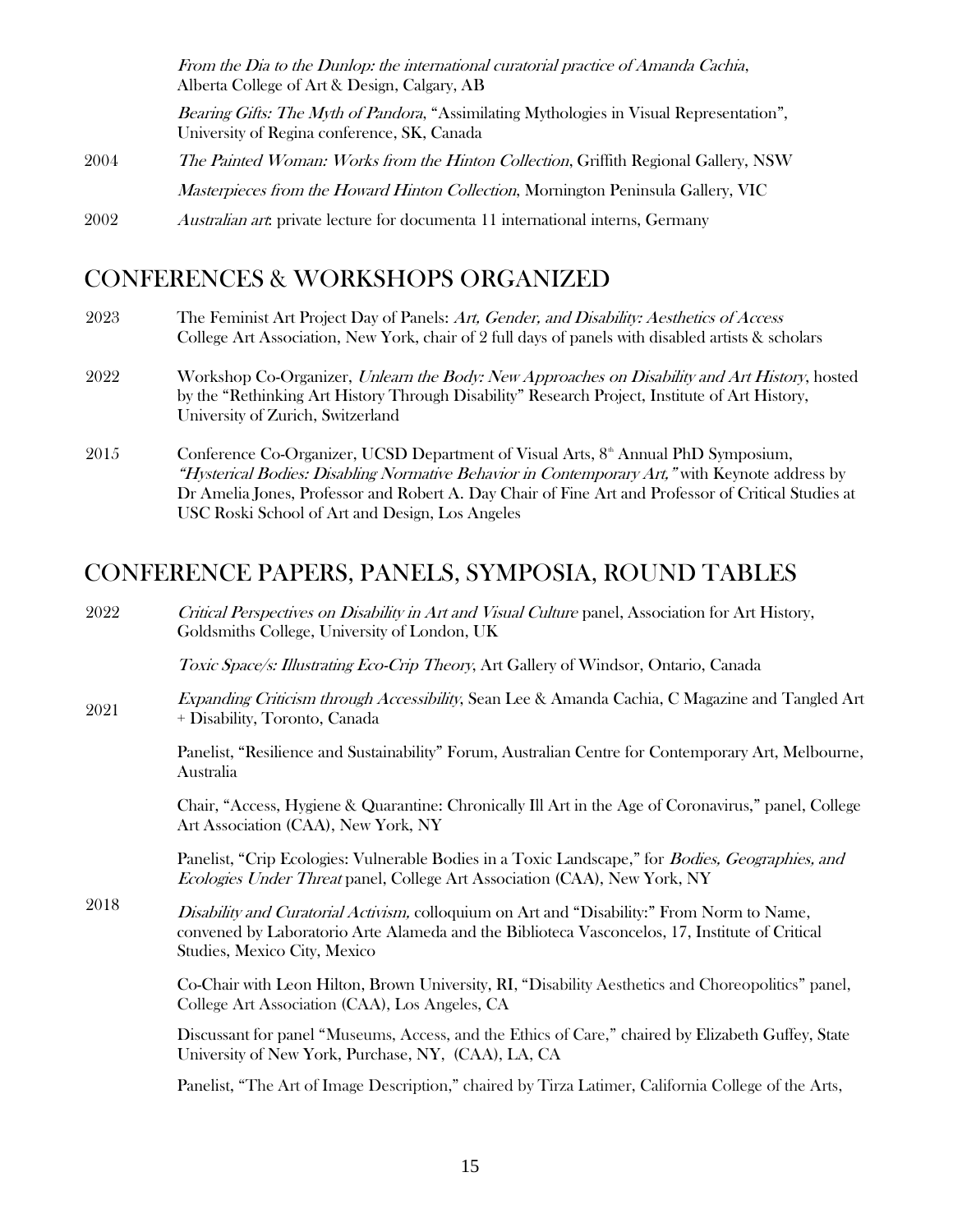College Art Association (CAA), Los Angeles, CA

"Art as Activism | Activism as Art," panel with Dolleen Tisawii'ashii Manning and Andrew Hunter for Bodies in Translation and the Arts Everywhere Festival, Guelph, Canada

2017 Panelist, "Inside from the Outside: choreographic turns in the relationship between performance art and the museum," chaired by Johanna Householder, OCAD, Universities Art Association of Canada (UAAC), Banff, Canada,

> Chair, "Access, Ableism and Dis/ability in Curatorial Practice," Association of Art Museum Curators conference, New York, NY, with panelists Eliza Chandler, Assistant Professor, School of Disability Studies, Ryerson University, Toronto and former Artistic Director, Tangled Art & Disability, Toronto; Danielle Linzer, Curator of Education and Interpretation, Andy Warhol Museum, Pittsburgh; and Francesca Rosenberg, Director of Community & Access Programs, Museum of Modern Art, NY

> Co-Chair with Sara Reisman, "Curating Justice: Institutional & Independent Perspectives on Social Change" for Open Engagement, 2017, hosted by the School of Art and Art History at the University of Illinois, Chicago with panelists Allison Agsten, Director, Main Museum, Los Angeles; and Alex Fialho, Programs Director, Visual AIDS, NY

2016 "Disability and/as Artistic Practice," panelist, School of the Art Institute of Chicago, presented in conjunction with the SAIC Diversity Office

> "Art & Disability," panel with artist Fayen d'Evie and Rosemarie Garland-Thomson, V-A-C Foundation, Moscow, Russia in conjunction with the exhibition, *Beyond the Image*, curated by Anna Ilchenko

> Panel moderator, "Curating for Audience: How Does One Curate Access to the Arts?" as part of programming for contemporary art exhibition, In the Power of Your Care,  $8<sup>th</sup>$  Floor Gallery | Rubin Foundation, New York, including Carmen Papalia, Sunaura Taylor, Jason DaSilva, Sara Reisman (8th Floor|Rubin Foundation), Thomas Lax (MoMA) and Lia Gangitano (Participant Inc.)

"Caring For Audience: How Does One Curate Access to the Arts?" [Eleventh International Conference on the Arts in Society,](http://artsinsociety.com/) University of California, LA

Chair, "Curating Diversity: Ideologies & Methodologies" panel, on behalf of Committee for Diversity Practices, College Art Association, Washington DC including Rocio Aranda Alvarado, Curator, El Museo del Barrio, New York; Lynne Cooke, Senior Curator, Special Projects in Modern Art, National Gallery of Art, DC; Candice Hopkins, Curatorial advisor, documenta 14; Jonathan Katz, Director of Visual Studies program, Department of Art, University of Buffalo and Maura Reilly, independent curator

2015 "Radical Accessibility," participant on round table For a New Accessibility convergence, Vancouver, BC, Canada

> "Performing Crip Time: Bodies in Deliberate Motion" Place and Revolution category Open Engagement, hosted by Carnegie Mellon University, Carnegie Museum of Art, Pittsburgh, PA

"Accessible Museums & Galleries," Definitely Able Conference, hosted by University College London Qatar, SASOL, British Council and the Museum of Islamic Art, Doha, Qatar

Discussant for "The Gaze, the Stare, and the Look Away: New Images of Resistance in the Aesthetics of Disability" chaired by JoAnn Purcell, CAA, NYC

"LOUD silence" Round Table with artist Christine Sun Kim and Brenda Brueggemann, distinguished scholar in the fields of Rhetoric and Composition (English), Deaf Studies, and Disability Studies, and Director of Composition at the University of Louisville, with Lisa Cartwright, Professor of Visual Arts,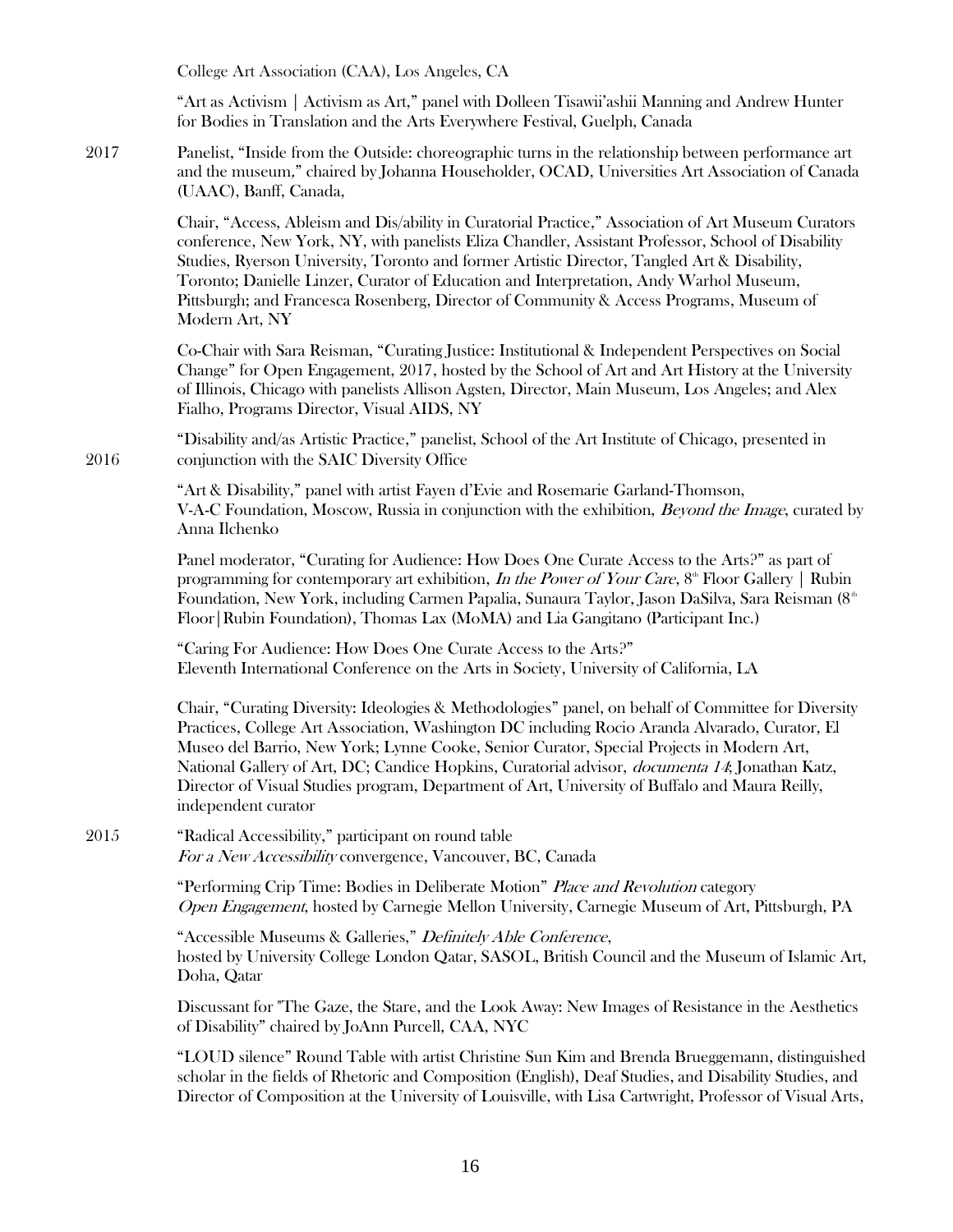UCSD, gallery@Calit2, UCSD

2014 "The Curator's Perspective" DaDaFest International Congress: Disability Culture and Human Rights, The Bluecoat, Liverpool, UK

> "New Curatorial Models for Disability in Exhibitions," Unseeing Disability and Art panel chaired by Geoffrey Shea, Universities Art Association of Canada (UAAC), Ontario College of Art & Design, Toronto, Canada

"Curating Disability & Access: Ethics, Pragmatics, Effects" Seventh International Conference on the Inclusive Museum, Autry National Center, LA

"Curating Disability and Access in Cyberspace," Cripping Cyberspace: Exploring Online Disability Aesthetics panel chaired by Margaret Price, Society for Disability Studies, Minneapolis, MN

"Alterpodium" with Sara Hendren, Disability in Five Objects panel chaired by Christopher Smit, Society for Disability Studies, Minneapolis, MN

"Bodies of Knowledge: Open Sourcing Disability Experience" with Carmen Papalia, Laura Swanson, Sunaura Taylor and Sandie Yi. Open Engagement, Queens Museum of Art, NY

"Pointed Views: Cornering Queer Disabled Aesthetics" Obsessive Occularity: Visualizing Queerness, Bodies, and Disability panel, chaired by Stephanie Snider, Queer Caucus for Art, College Art Association, Chicago, IL

2013 "Cannibalizing Sound: Deaf Performance as a Site of Trespass," Critical Information Graduate Student Conference, School of Visual Arts, New York, NY

> "Cripping Cyberspace: A Contemporary Virtual Art Exhibition" organized by Encuentro: Hemispheric Institute of Performance and Politics, NYU, Hemi GSI Convergence 2013, co-hosted by UCLA & University of Southern California

"Curating Disability" Common Pulse Intersecting Abilities Art Festival Symposium, Durham Art Gallery, Ontario, Canada

"The (Narrative) Prosthesis Re-Fitted: Finding New Support for Embodied and Imagined Differences in Contemporary Art" VariAbilit(ies): The History and Representation of the Body in its diversity, Emory University, Atlanta, GA

Chaired "Radical Interventions in the Built Environment: Disability Takes on Cobusier's Modulor and More" and participating on panel entitled "Empowering 'Dis'Ability: Artistic Images from Antiquity to Today" Society for Disability Studies, Orlando, FL

"What Can a Body Do?" UC FemTechNet Conference, University of California, San Diego

"Life's Too Short: A Comical Turn in Disability in the Media" Fantastic! Heroic! Disabled? "Cripping" Comic Con, Syracuse University, Syracuse, NY

2012 "What Can a Body Do?" *Multimodal Approaches to Learning Conference*, Metropolitan Museum of Art and Art Beyond Sight, New York City, NY

> "What Can a Body Do?" *Disability and Art History* panel, chaired by Ann Fox, with Rosemarie Garland-Thomson, Society for Disability Studies, Denver

"What Can a Body Do?" *Open Engagement: Art + Social Practice*, Portland State University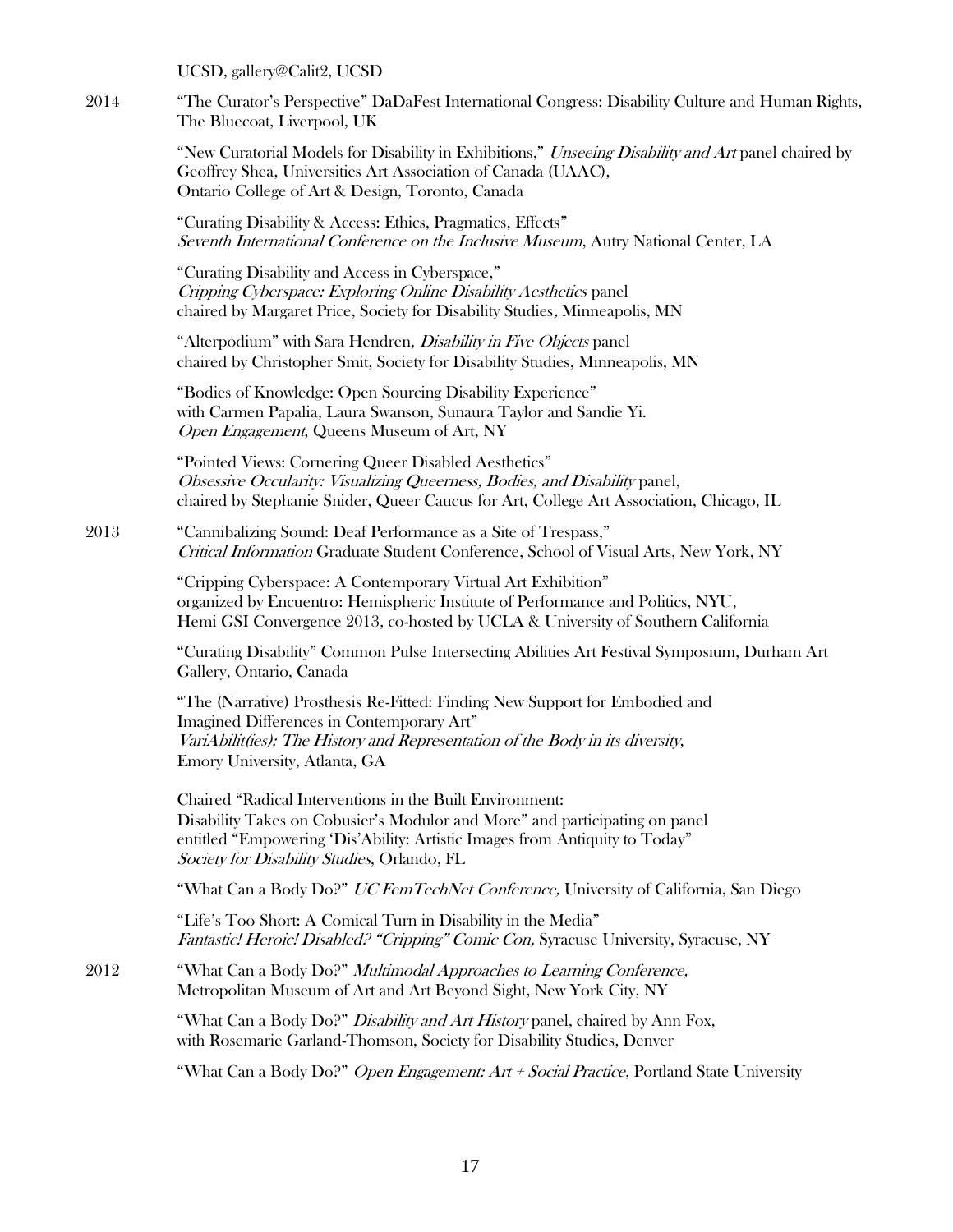"What Can a Body Do?" Cripples, Idiots, Lepers and Freaks: Extraordinary Bodies/Extraordinary Minds, City University of New York, NY

Round-Table Developer & Coordinator: What Can a Body Do? Investigating Disability & Contemporary Art, California College of the Arts, San Francisco, CA, Including Georgina Kleege, Ann Millett-Gallant, Carmen Papalia, Katherine Sherwood, Tobin Siebers, Sunaura Taylor and Rosemarie Garland Thomson.

2011 South Eastern College Art Association, Savannah College of Art and Design, GA

### PROFESSIONAL SERVICE

| 2021         | Visiting Critic, Franconia Sculpture Park Artists in Residence, Minneapolis                               |
|--------------|-----------------------------------------------------------------------------------------------------------|
| 2020-2023    | caa.reviews Field Editor for West Coast Exhibitions, Council of Field Editors, College Art<br>Association |
| 2019         | Consultant for Metropolitan Museum of Art, Accessibility Education                                        |
| 2018         | Consultant on access for Creative Time Summit Miami, 2018                                                 |
| 2017-2020    | College Art Association Committee on Women in the Arts, 3-year term                                       |
| 2016         | Visiting Critic, International Studio & Curatorial Program (ISCP), New York                               |
| 2015         | California Association of Museums, Accessibility Learning Collaborative                                   |
| 2014-2017    | College Art Association Committee on Diversity Practices, 3-year term                                     |
| 2014         | Grad Student Forum, International Association of Visual Culture                                           |
| 2014-current | MA Curatorial Studies committee, Department of Visual Art, UCSD                                           |
| 2011-2012    | President's Diversity Steering Group, California College of the Arts                                      |
| 2009-2010    | Canadian Art Museum Directors' Organization (CAMDO)                                                       |
| 2006-2008    | New Leadership Associates, ARTTABLE, New York, nominated & elected                                        |

## PROFESSIONAL AFFILIATIONS & MEMBERSHIPS

The Art Historians of Southern California, 2016-current Association of Art Museum Curators, 2016-current Rising Arts Leaders of San Diego, 2016-current The International Association for Visual Culture, 2013-current College Art Association, 2011-current IKT: International Association of Curators of Contemporary Art, 2010-current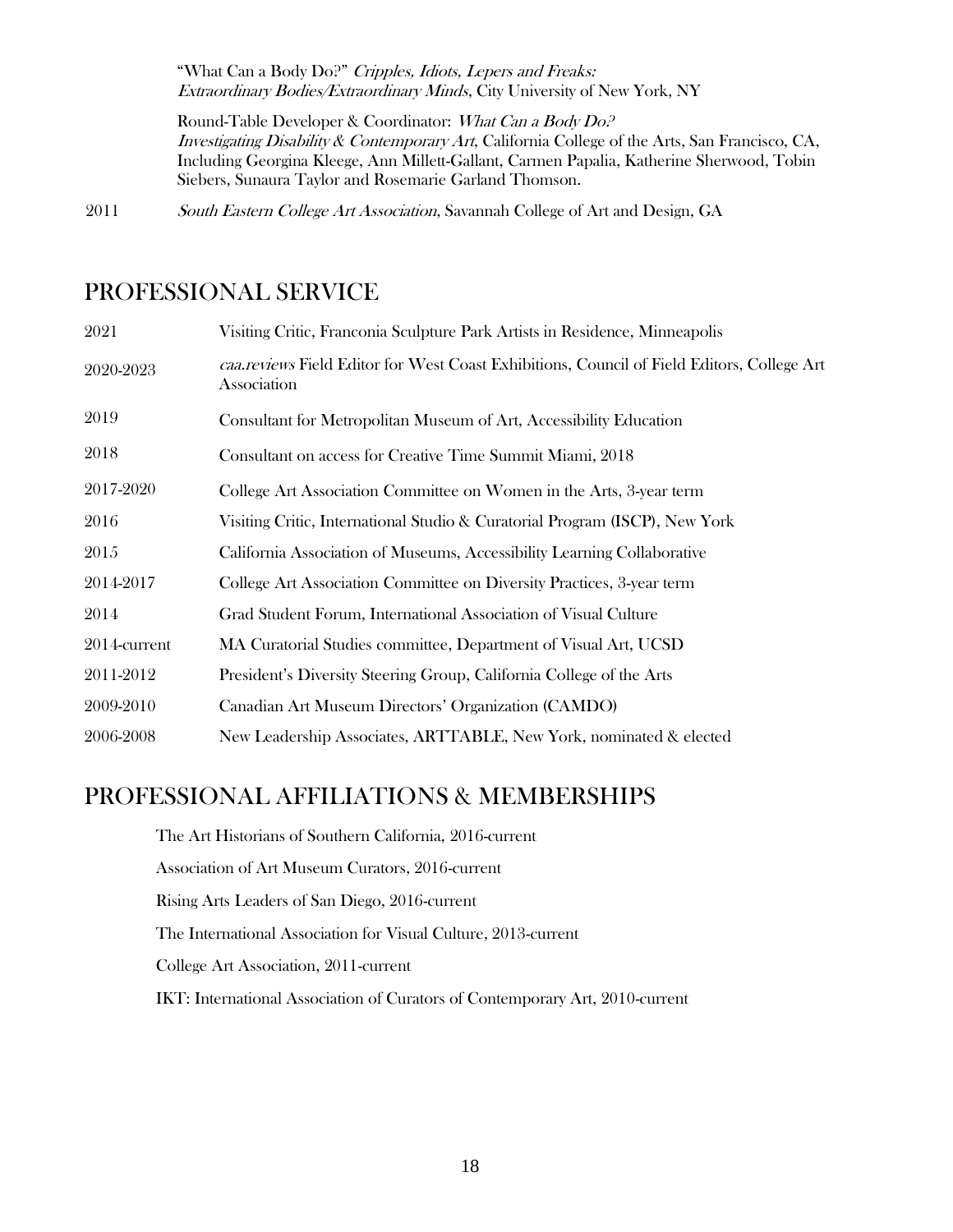## **RESIDENCIES**

| 2015-2016 | Curator-in-Residence, San Diego Art Institute, Balboa Park, San Diego, CA<br>December 2015 - March 2016                                                    |
|-----------|------------------------------------------------------------------------------------------------------------------------------------------------------------|
| 2015      | Fire Station Curatorial Residency, Dublin, Ireland<br>Hosted by Arts & Disability Ireland                                                                  |
| 2012      | Arts Inclusion: Disability, Design, Curation<br>University of California Humanities Research Institute (UCHRI) at UC Irvine                                |
| 2009      | Leighton Residency, Curatorial Think-Tank with Geoffrey Farmer, Barbara Fisher,<br>Teresa Gleadowe, Kitty Scott and Scott Watson, Banff Art Centre, Canada |
| 2008      | Self-Directed Curatorial Residency, Banff Art Centre, Canada                                                                                               |

## JURIES

| 2021 | Creative Capital Award 2022                                                                                                                             |
|------|---------------------------------------------------------------------------------------------------------------------------------------------------------|
|      | Leonardo CripTech Incubator                                                                                                                             |
| 2018 | Rubin Foundation New York City (art & social justice)                                                                                                   |
| 2017 | Rubin Foundation New York City (art & social justice)                                                                                                   |
| 2016 | Rubin Foundation New York City (art & social justice)                                                                                                   |
| 2015 | 3Arts 2015 Arts Awards, Chicago (Visual Arts category)                                                                                                  |
|      | Society for Disability Studies Irving K. Zola Award for Emerging Scholars in Disability Studies                                                         |
| 2013 | National Endowment for the Arts, Visual Arts Works Grant, Washington DC                                                                                 |
|      | PhD Admissions Committee, Visual Arts Department, University of California, SD                                                                          |
| 2009 | Canada Council for the Arts, Peer Selection Committee:<br>Grants to Independent Critics & Curators and Culturally Diverse Curators in Residence, Canada |

## CURATORIAL REVIEWS

2019 Myers, Christiana, "Automatisme Ambulatoire: Hysteria, Imitation, Performance" Owens Art Gallery, Sackville, NB, Canada, Canadian Art October 22, 2019, <https://canadianart.ca/reviews/automatisme-ambulatoire-hysteria-imitation-performance/>

2016 Combs, Seth, "Curating Diversity: Little person Amanda Cachia takes disability to new artistic heights," San Diego City Beat, April 26, 2016 [http://sdcitybeat.com/article-17366-little-person-amanda-cachia](http://sdcitybeat.com/article-17366-little-person-amanda-cachia-takes-disability-to-new-artistic-heights.html)[takes-disability-to-new-artistic-heights.html](http://sdcitybeat.com/article-17366-little-person-amanda-cachia-takes-disability-to-new-artistic-heights.html)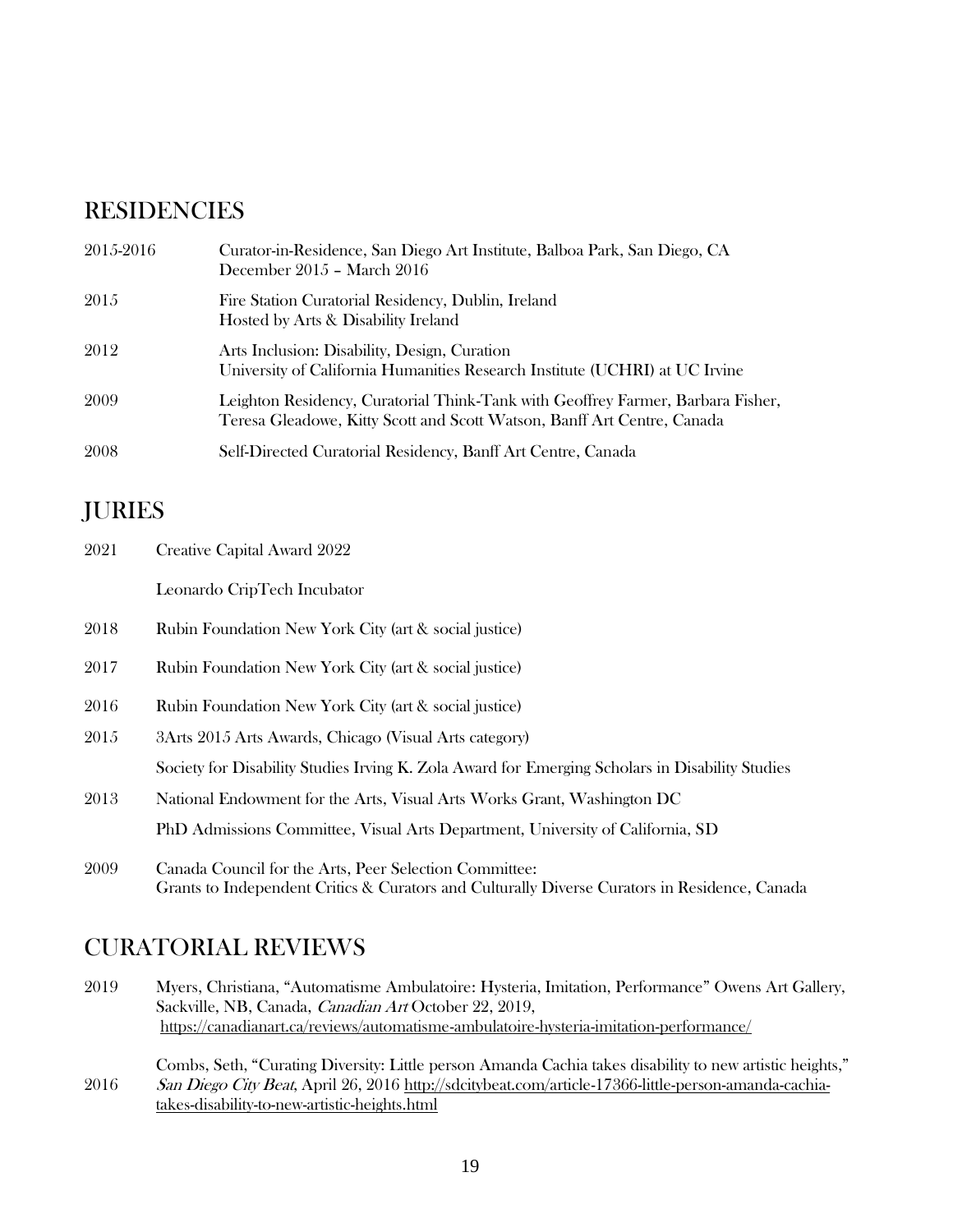Peterson, Karla, "San Diego Art Institute's interactive exhibit a feast for the visitor's senses," San Diego Union Tribune, April 2, 2016 [http://www.sandiegouniontribune.com/news/2016/apr/01/san-diego-art](http://www.sandiegouniontribune.com/news/2016/apr/01/san-diego-art-institute-interactive-exhibition/?#article-copy)[institute-interactive-exhibition/?#article-copy](http://www.sandiegouniontribune.com/news/2016/apr/01/san-diego-art-institute-interactive-exhibition/?#article-copy)

Combs, Seth, "Cooper Baker melds computer technology and sound art to striking results," San Diego City Beat, March 29, 201[6 http://sdcitybeat.com/article-17272-cooper-baker-melds-computer-technology](http://sdcitybeat.com/article-17272-cooper-baker-melds-computer-technology-and-sound-art-to-striking-results.html)[and-sound-art-to-striking-results.html](http://sdcitybeat.com/article-17272-cooper-baker-melds-computer-technology-and-sound-art-to-striking-results.html)

2015 Dick, Terence, "The Flesh of the World," Border Crossings, Canada, Dec Issue, 2015

Ma, Mary, "The Flesh of the World at UTAC," The Newspaper: The University of Toronto's Independent Paper, July 23, 2015[, http://www.thenewspaper.ca/the-arts/review-the-flesh-the-world-utac](http://www.thenewspaper.ca/the-arts/review-the-flesh-the-world-utac)

Schechter, Fran, "Bodies Talking: Show probes Athleticism and Disability," NOW Toronto, July, 2015 <https://nowtoronto.com/art-and-books/art/bodies-talking/>

Bruneau, Jaclyn, "The Body's Freedom in Restriction," Canadian Art, July 22, 2015 <http://canadianart.ca/must-sees/the-bodys-freedom-in-restriction/>

Walther, Rachel, "Amanda Cachia: Curator and Disability Activist," Glance: California College of the Arts Alumni Magazine, May 18, 2015 [https://www.cca.edu/news/2015/05/18/amanda-cachia-curator-and](https://www.cca.edu/news/2015/05/18/amanda-cachia-curator-and-disability-activist)[disability-activist](https://www.cca.edu/news/2015/05/18/amanda-cachia-curator-and-disability-activist)

2012 Krieger, Deborah, "Haverford Exhibit Asks, What Can a Body Do?" Swathmore Phoenix, December 6, 2012,<http://www.swarthmorephoenix.com/?p=5918>

Reid, Robert, "Ecotopia exhibition examines environmental crisis," The Record.com, September 29, 2012

Connor, C., "World Disclosers: Medusa's Mirror at Pro Arts Gallery" Daily Serving, Oct 10, 2011, <http://dailyserving.com/2011/10/world-disclosers-medusas-mirror-at-pro-arts-gallery/>

Clark, Bob, "Art of war: Show at The Military Museums depicts violence at home and abroad" Calgary Herald, August 12, 2011

2010 Dick, Terence, "Terence Dick in Toronto 11/16/10: *Diabolique* at Oakville Galleries" on Akimbo – Akimblog[, www.akimbo.ca](http://www.akimbo.ca/)

Schechter, Fran, "Pointed Politics: Diabolique is devilishly smart", [www.nowtoronto.com](http://www.nowtoronto.com/) Published November 9, 2010, Volume 30, Number 11

Silver, Erin, "Only Hope Was Left: Inside Pandora's Box" at Kitchener-Waterloo Art Gallery, FUSE, Summer, 2010, p.44-46

Jansen, Gail, "Mendel Exhibit Examines War", Saskatoon Verb, April 1-8, 2010

Beatty, Greg, "Diabolique", Border Crossings, Canada, March/April Issue, 2010

Goddard, Peter, "Montreal's 'Diabolique' show looks at art in time of war", Toronto Star, Feb 6, 2010

2009 Howell, Jessica, "Exploring female sexuality", The Cord, Canada, Feb 3, 2010

Anderson, Jack, "Diabolique", Canadian Art, Canada, December, 2009

Henderson, Lee, "Shell Shock and Compassion Fatigue – Diabolique Part 1", [www.shotgun-review.ca,](http://www.shotgun-review.ca/) published August, 2009

Landry, Mike, "Diabolique", [http://thingsofdesire.ca,](http://thingsofdesire.ca/) published July, 2009

McFadden, Keegan, "Pandora's Box", Canadian Art Online Reviews, published July, 2009

Brynjolson, Noni, "Opening up the box", The Uniter: University of Winnipeg's Urban Journal, June/July Issue, Volume 64, 2009